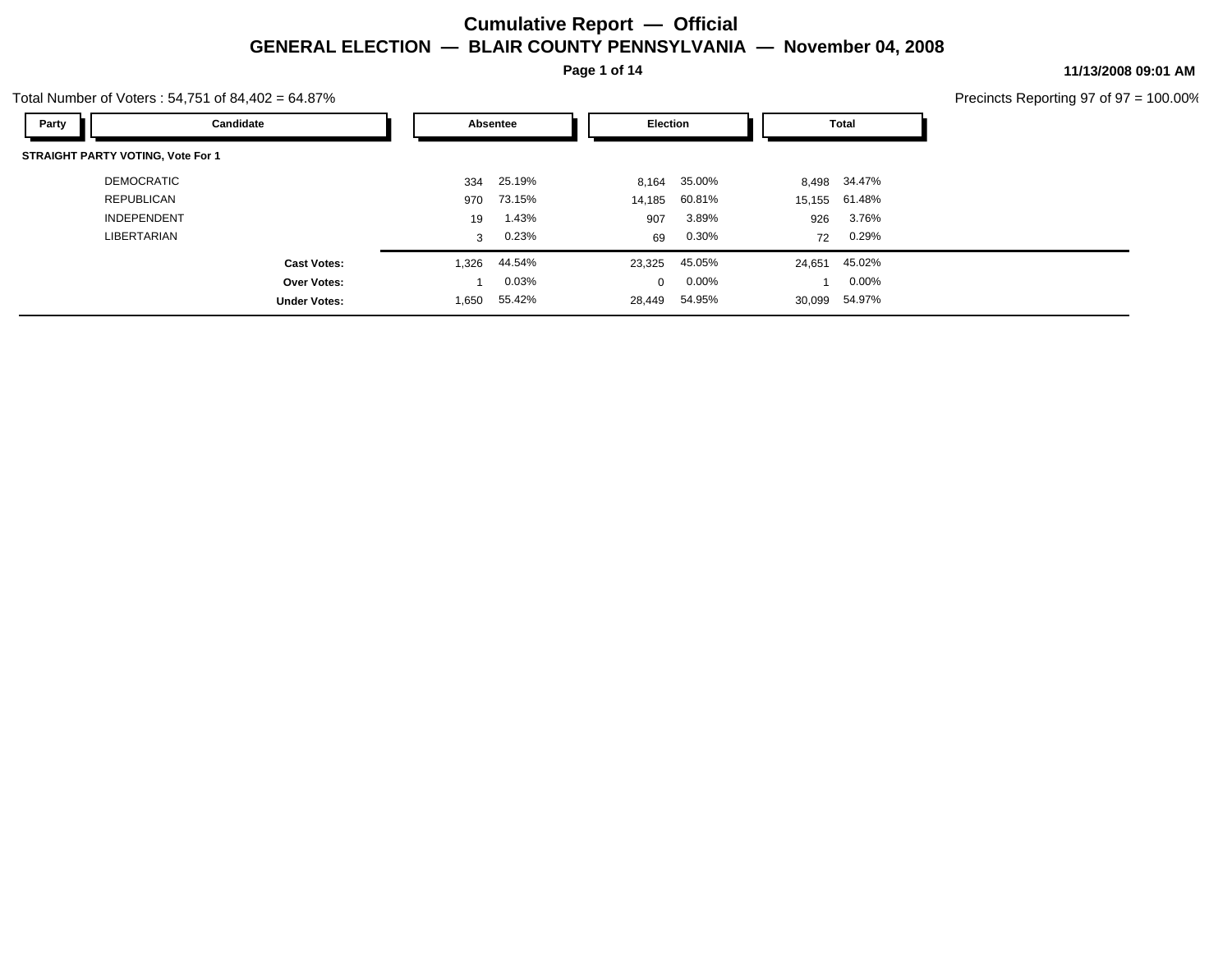**Page 2 of 14**

#### Total Number of Voters : 54,751 of 84,402 = 64.87%

| Party      | Candidate                                                     |                | Absentee |                | Election | Total          |               |  |
|------------|---------------------------------------------------------------|----------------|----------|----------------|----------|----------------|---------------|--|
|            | PRESIDENTIAL ELECTORS, Vote For 1                             |                |          |                |          |                |               |  |
| DEM        | BARACK OBAMA, PRESIDENT JOE BIDEN,<br><b>VICE- PRESIDENT</b>  | 1,015          | 34.22%   | 18,798         | 37.35%   |                | 19,813 37.17% |  |
| <b>REP</b> | JOHN MCCAIN, PRESIDENT SARAH PALIN,<br><b>VICE- PRESIDENT</b> | 1,895          | 63.89%   | 30,813         | 61.22%   | 32,708         | 61.37%        |  |
| <b>IND</b> | RALPH NADER, PRESIDENT MATT<br>GONZALEZ, VICE- PRESIDENT      | 18             | 0.61%    | 317            | 0.63%    | 335            | 0.63%         |  |
| LIB        | BOB BARR, PRESIDENT WAYNE A ROOT,<br><b>VICE- PRESIDENT</b>   | 16             | 0.54%    | 230            | 0.46%    | 246            | 0.46%         |  |
|            | RON PAUL (W)                                                  | $\overline{7}$ | 0.24%    | 49             | 0.10%    | 56             | 0.11%         |  |
|            | HILLARY CLINTON (W)                                           | 12             | 0.40%    | 68             | 0.14%    | 80             | 0.15%         |  |
|            | AARON CIDOR (W)                                               | $\mathbf 0$    | 0.00%    | $\overline{1}$ | 0.00%    | $\overline{1}$ | 0.00%         |  |
|            | AL GORE (W)                                                   | $\mathbf 0$    | 0.00%    | $\mathbf{1}$   | 0.00%    | $\overline{1}$ | 0.00%         |  |
|            | ALAN KEYES (W)                                                | $\mathbf 0$    | 0.00%    | 3              | 0.01%    | 3              | 0.01%         |  |
|            | BILL COSBY (W)                                                | 0              | 0.00%    | $\mathbf{1}$   | 0.00%    | $\overline{1}$ | 0.00%         |  |
|            | BRETT STEWART (W)                                             | 0              | 0.00%    | $\overline{1}$ | 0.00%    | $\overline{1}$ | 0.00%         |  |
|            | CHUCK BALDWIN (W)                                             | $\overline{2}$ | 0.07%    | 13             | 0.03%    | 15             | 0.03%         |  |
|            | DANIEL PIELMEIER (W)                                          | 0              | 0.00%    | $\overline{1}$ | 0.00%    | $\overline{1}$ | 0.00%         |  |
|            | DONALD CORBN JR (W)                                           | 0              | 0.00%    | $\mathbf 1$    | 0.00%    | $\overline{1}$ | 0.00%         |  |
|            | FRED THOMPSON (W)                                             | 0              | 0.00%    | $\mathbf{1}$   | 0.00%    | $\overline{1}$ | 0.00%         |  |
|            | <b>GEORGE H PHILLIPS (W)</b>                                  | 0              | 0.00%    | $\mathbf{1}$   | 0.00%    | $\overline{1}$ | 0.00%         |  |
|            | GEORGE W BUSH (W)                                             | 0              | 0.00%    | $\mathbf 1$    | 0.00%    | $\mathbf 1$    | 0.00%         |  |
|            | JESSIE VENTURE (W)                                            | 0              | 0.00%    | $\mathbf 1$    | 0.00%    | -1             | 0.00%         |  |
|            | JOE BIDEN (W)                                                 | 0              | 0.00%    | -1             | 0.00%    | $\overline{1}$ | 0.00%         |  |
|            | JOE PATERNO (W)                                               | 0              | 0.00%    | -1             | 0.00%    | $\overline{1}$ | 0.00%         |  |
|            | JOHN BRIAN BRADSHAW (W)                                       | 0              | 0.00%    | -1             | 0.00%    | $\mathbf 1$    | 0.00%         |  |
|            | JOHN EDWARDS (W)                                              | $\mathbf 0$    | 0.00%    | -1             | 0.00%    | $\mathbf 1$    | 0.00%         |  |
|            | JOSHUA LOVE (W)                                               | 0              | 0.00%    | -1             | 0.00%    | $\overline{1}$ | 0.00%         |  |
|            | KEVIN J BLONTZ (W)                                            | $\mathbf 0$    | 0.00%    | $\mathbf{1}$   | 0.00%    | $\overline{1}$ | 0.00%         |  |
|            | LAINE ROLAND (W)                                              | 0              | 0.00%    | $\mathbf{1}$   | 0.00%    | $\mathbf 1$    | 0.00%         |  |
|            | LAUREN L SHUBERT (W)                                          | 0              | 0.00%    | $\mathbf{1}$   | 0.00%    | $\mathbf{1}$   | 0.00%         |  |
|            | MATTHEW VILLANI (W)                                           | 0              | 0.00%    | $\mathbf{1}$   | 0.00%    | $\overline{1}$ | 0.00%         |  |
|            | MICHAEL DAVID TARRY (W)                                       | 0              | 0.00%    | $\mathbf{1}$   | $0.00\%$ | $\mathbf 1$    | 0.00%         |  |
|            | MIKE HUCKABEE (W)                                             | 0              | 0.00%    | 2              | 0.00%    | 2              | 0.00%         |  |
|            | MITT ROMNEY (W)                                               | 0              | 0.00%    | -1             | 0.00%    | -1             | 0.00%         |  |
|            | PARIS HILTON (W)                                              | 0              | 0.00%    | -1             | 0.00%    | $\overline{1}$ | 0.00%         |  |
|            | Patrick Buchanan (W)                                          | $\overline{1}$ | 0.03%    | 0              | 0.00%    | -1             | 0.00%         |  |
|            | PATRICK WM COLEY (W)                                          | $\mathbf 0$    | 0.00%    | 1              | 0.00%    | 1              | 0.00%         |  |
|            | PEGGY THATCHER (W)                                            | $\mathbf 0$    | 0.00%    |                | 0.00%    |                | 0.00%         |  |
|            | PHYLLIS FRANCIS (W)                                           | 0              | 0.00%    | 1              | 0.00%    | 1              | 0.00%         |  |
|            | RALPH NADER (W)                                               | $\mathbf 0$    | 0.00%    | 1              | 0.00%    | 1              | 0.00%         |  |
|            | RICK GEIST (W)                                                | 0              | 0.00%    | 1              | 0.00%    | 1              | 0.00%         |  |
|            | RICK KARP (W)                                                 | 0              | 0.00%    | 1              | 0.00%    | $\overline{1}$ | 0.00%         |  |
|            | ROBERT ADAMS (W)                                              | $\Omega$       | 0.00%    | 1              | 0.00%    | 1              | 0.00%         |  |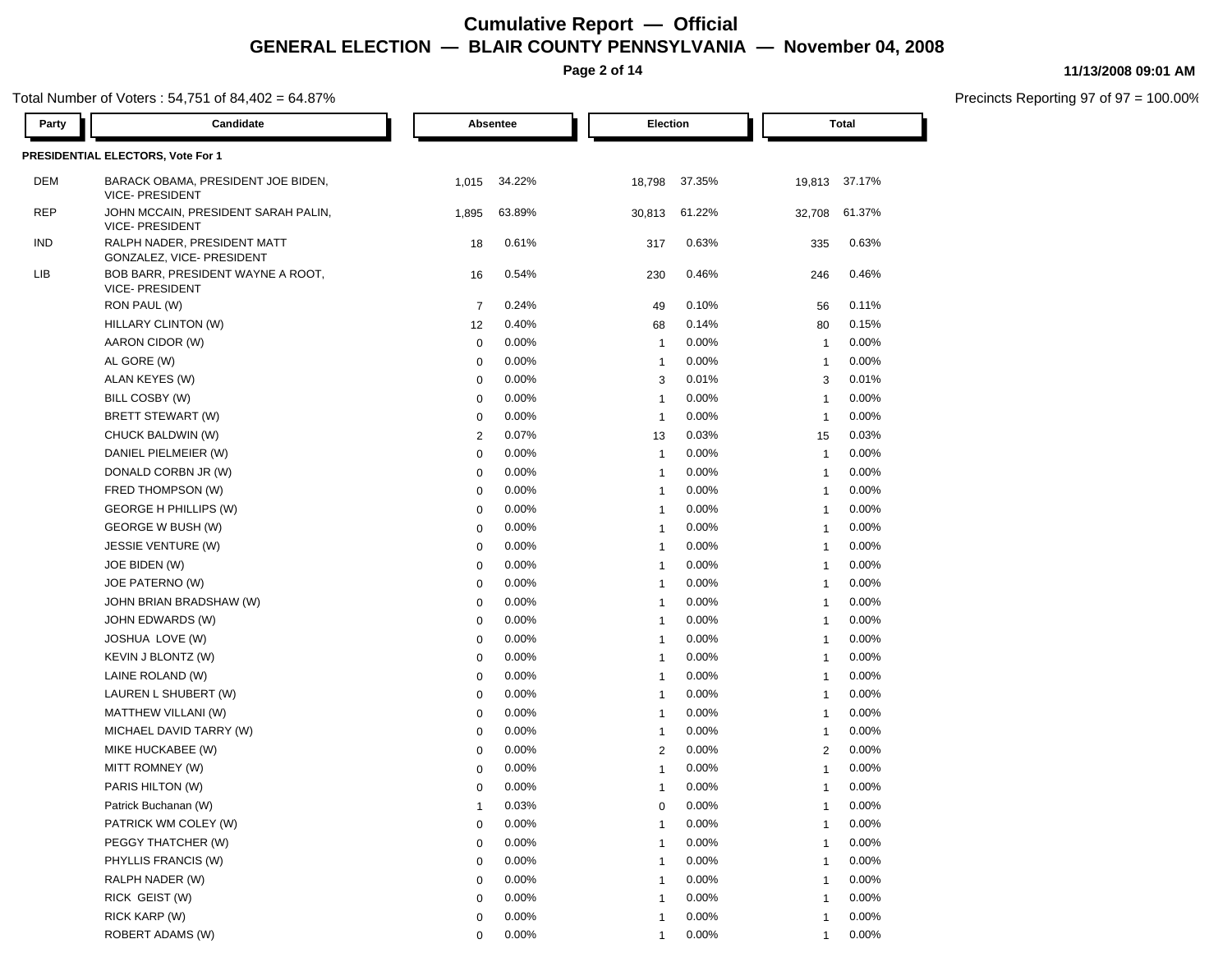**Page 3 of 14**

#### Total Number of Voters : 54,751 of 84,402 = 64.87%

**11/13/2008 09:01 AM**

| Party      | Candidate                           |                     |             | Absentee |  | Election       |        |                |        |  |  |  | <b>Total</b> |  |
|------------|-------------------------------------|---------------------|-------------|----------|--|----------------|--------|----------------|--------|--|--|--|--------------|--|
|            | CHAS BURCH (W)                      |                     | $\mathsf 0$ | 0.00%    |  | $\mathbf{1}$   | 0.00%  | $\overline{1}$ | 0.00%  |  |  |  |              |  |
|            | <b>COLIN POWELL (W)</b>             |                     | $\Omega$    | 0.00%    |  | $\mathbf 1$    | 0.00%  | -1             | 0.00%  |  |  |  |              |  |
|            | ROBERT CASEY (W)                    |                     | $\mathbf 0$ | 0.00%    |  | $\mathbf{1}$   | 0.00%  | $\overline{1}$ | 0.00%  |  |  |  |              |  |
|            | RONALD S OVER (W)                   |                     | $\mathbf 0$ | 0.00%    |  | $\mathbf{1}$   | 0.00%  | $\overline{1}$ | 0.00%  |  |  |  |              |  |
|            | ROSSPEROTT (W)                      |                     | $\Omega$    | 0.00%    |  | $\mathbf{1}$   | 0.00%  | $\overline{1}$ | 0.00%  |  |  |  |              |  |
|            | SHANE REFFNER (W)                   |                     | 0           | 0.00%    |  | $\mathbf{1}$   | 0.00%  | $\overline{1}$ | 0.00%  |  |  |  |              |  |
|            | TED NUGENT (W)                      |                     | $\Omega$    | 0.00%    |  | 2              | 0.00%  | 2              | 0.00%  |  |  |  |              |  |
|            | THOMAS P SIMENDINGER S (W)          |                     | 0           | 0.00%    |  | $\mathbf{1}$   | 0.00%  | $\overline{1}$ | 0.00%  |  |  |  |              |  |
|            | WILLIAM HABERSTROH (W)              |                     | 0           | 0.00%    |  | $\mathbf{1}$   | 0.00%  | $\overline{1}$ | 0.00%  |  |  |  |              |  |
|            |                                     | <b>Cast Votes:</b>  | 2,966       | 99.63%   |  | 50,332         | 97.21% | 53,298         | 97.35% |  |  |  |              |  |
|            |                                     | <b>Over Votes:</b>  | 3           | 0.10%    |  | 0              | 0.00%  | 3              | 0.01%  |  |  |  |              |  |
|            |                                     | <b>Under Votes:</b> | 8           | 0.27%    |  | 1,442          | 2.79%  | 1,450          | 2.65%  |  |  |  |              |  |
|            | <b>ATTORNEY GENERAL, Vote For 1</b> |                     |             |          |  |                |        |                |        |  |  |  |              |  |
| <b>DEM</b> | JOHN M. MORGANELLI                  |                     | 652         | 23.49%   |  | 13,379         | 26.91% | 14,031         | 26.73% |  |  |  |              |  |
| <b>REP</b> | TOM CORBETT                         |                     | 2,054       | 73.99%   |  | 35,468         | 71.34% | 37,522         | 71.48% |  |  |  |              |  |
| <b>LIB</b> | MARAKAY J. ROGERS                   |                     | 69          | 2.49%    |  | 860            | 1.73%  | 929            | 1.77%  |  |  |  |              |  |
|            | ADEN CARNES (W)                     |                     | $\mathbf 0$ | 0.00%    |  | $\overline{1}$ | 0.00%  | $\overline{1}$ | 0.00%  |  |  |  |              |  |
|            | CHARLES EVERSOLE (W)                |                     | $\mathbf 0$ | 0.00%    |  | $\mathbf{1}$   | 0.00%  | $\mathbf{1}$   | 0.00%  |  |  |  |              |  |
|            | CLARK KENT (W)                      |                     | 0           | 0.00%    |  | $\mathbf{1}$   | 0.00%  | $\overline{1}$ | 0.00%  |  |  |  |              |  |
|            | DOUG SMITHMYER (W)                  |                     | $\Omega$    | 0.00%    |  | $\mathbf{1}$   | 0.00%  | $\overline{1}$ | 0.00%  |  |  |  |              |  |
|            | EMMANUEL AMADI (W)                  |                     | $\Omega$    | 0.00%    |  | $\mathbf{1}$   | 0.00%  | $\mathbf{1}$   | 0.00%  |  |  |  |              |  |
|            | JAMES BACON (W)                     |                     | $\mathbf 0$ | 0.00%    |  | 2              | 0.00%  | 2              | 0.00%  |  |  |  |              |  |
|            | JOLENE CIDOR (W)                    |                     | $\mathbf 0$ | 0.00%    |  | $\mathbf{1}$   | 0.00%  | $\overline{1}$ | 0.00%  |  |  |  |              |  |
|            | ROBERT MOSER (W)                    |                     | $\mathbf 0$ | 0.00%    |  | $\mathbf{1}$   | 0.00%  | $\overline{1}$ | 0.00%  |  |  |  |              |  |
|            | RON PAUL (W)                        |                     | $\Omega$    | 0.00%    |  | 1              | 0.00%  | $\mathbf{1}$   | 0.00%  |  |  |  |              |  |
|            | Ronald Mack Jr. (W)                 |                     | -1          | 0.04%    |  | $\mathbf 0$    | 0.00%  | $\overline{1}$ | 0.00%  |  |  |  |              |  |
|            | TAYLOR SWIFT (W)                    |                     | $\mathbf 0$ | 0.00%    |  | $\mathbf{1}$   | 0.00%  | $\mathbf{1}$   | 0.00%  |  |  |  |              |  |
|            |                                     | <b>Cast Votes:</b>  | 2,776       | 93.25%   |  | 49,718         | 96.03% | 52,494         | 95.88% |  |  |  |              |  |
|            |                                     | <b>Over Votes:</b>  | 5           | 0.17%    |  | 0              | 0.00%  | 5              | 0.01%  |  |  |  |              |  |
|            |                                     | <b>Under Votes:</b> | 196         | 6.58%    |  | 2,056          | 3.97%  | 2,252          | 4.11%  |  |  |  |              |  |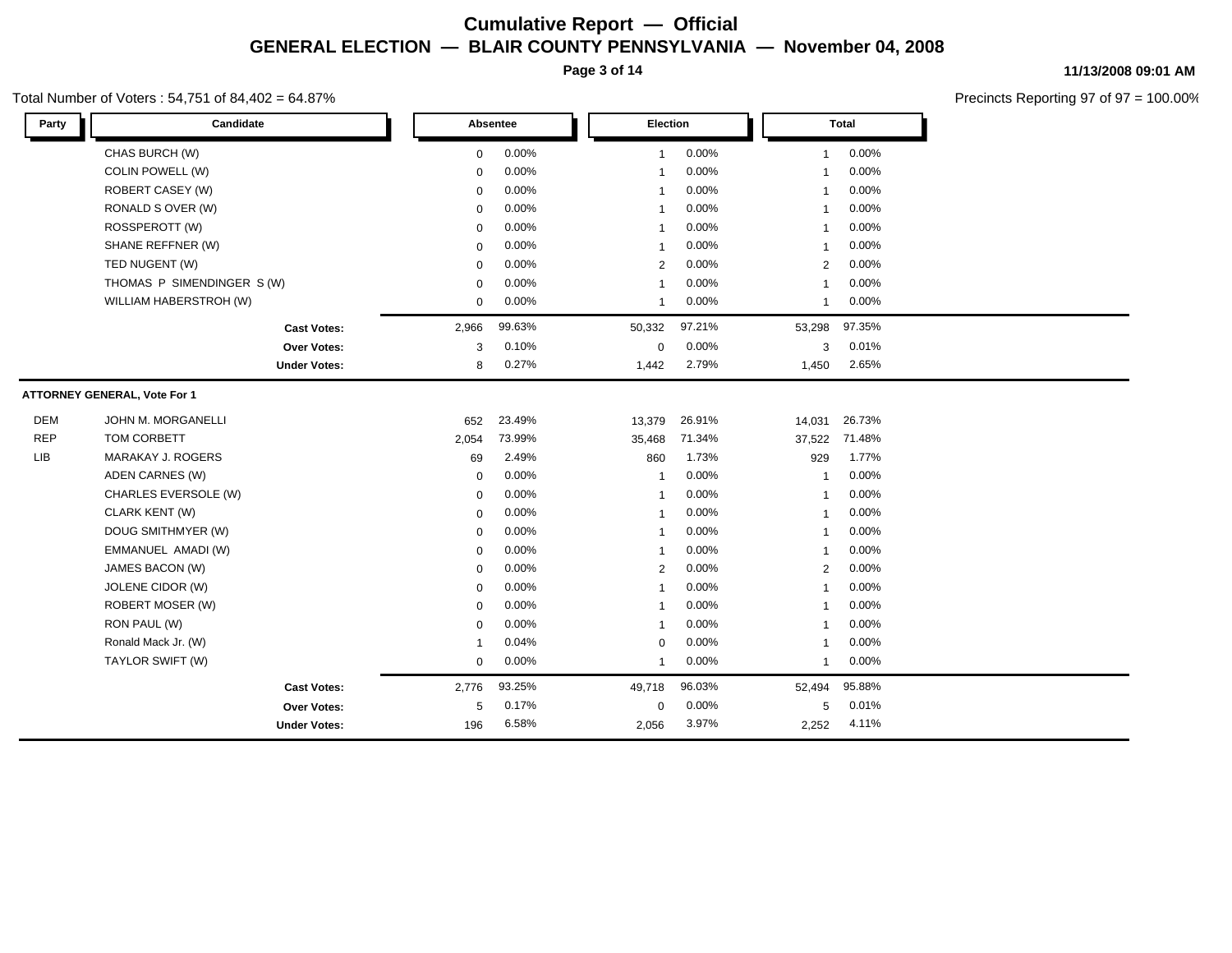**Page 4 of 14**

#### Total Number of Voters : 54,751 of 84,402 = 64.87%

| 11/13/2008 09:01 AM |  |
|---------------------|--|
|                     |  |

| Party      | Candidate                          |             | Absentee | Election       |        |                | <b>Total</b> |  |
|------------|------------------------------------|-------------|----------|----------------|--------|----------------|--------------|--|
|            | <b>AUDITOR GENERAL, Vote For 1</b> |             |          |                |        |                |              |  |
| <b>DEM</b> | <b>JACK WAGNER</b>                 | 956         | 34.90%   | 21,662         | 44.02% | 22,618         | 43.54%       |  |
| <b>REP</b> | CHET BEILER                        | 1,629       | 59.47%   | 25,456         | 51.73% | 27,085         | 52.14%       |  |
| <b>LIB</b> | <b>BETSY SUMMERS</b>               | 152         | 5.55%    | 2,063          | 4.19%  | 2,215          | 4.26%        |  |
|            | HILLARY CLINTON (W)                | $\mathbf 0$ | 0.00%    | $\overline{1}$ | 0.00%  | $\mathbf{1}$   | 0.00%        |  |
|            | AARON DELAY (W)                    | 0           | 0.00%    | $\overline{1}$ | 0.00%  | $\overline{1}$ | 0.00%        |  |
|            | <b>ASHLEY FIELDS (W)</b>           | $\mathbf 1$ | 0.04%    | $\overline{1}$ | 0.00%  | 2              | 0.00%        |  |
|            | <b>AUTUMN TEMPLE (W)</b>           | 0           | 0.00%    | $\overline{1}$ | 0.00%  | -1             | 0.00%        |  |
|            | BRETT STEWART (W)                  | 0           | 0.00%    | $\overline{1}$ | 0.00%  | -1             | 0.00%        |  |
|            | BRETT WILSON (W)                   | 0           | 0.00%    | $\overline{1}$ | 0.00%  | $\overline{1}$ | 0.00%        |  |
|            | BRYAN BUSH (W)                     | 0           | 0.00%    | $\overline{1}$ | 0.00%  | -1             | 0.00%        |  |
|            | CHRISTOPHER STOVER (W)             | 0           | 0.00%    | $\overline{1}$ | 0.00%  | -1             | 0.00%        |  |
|            | DENNIS KACHINNICH (W)              | 0           | 0.00%    | $\overline{1}$ | 0.00%  |                | 0.00%        |  |
|            | DOM CARACHILO (W)                  | 0           | 0.00%    | $\overline{1}$ | 0.00%  | -1             | 0.00%        |  |
|            | DONALD CORBIN J (W)                | 0           | 0.00%    | $\mathbf{1}$   | 0.00%  | -1             | 0.00%        |  |
|            | ED NORTON (W)                      | 0           | 0.00%    | $\mathbf{1}$   | 0.00%  | -1             | 0.00%        |  |
|            | ERIC ALBERT (W)                    | 0           | 0.00%    | $\overline{1}$ | 0.00%  |                | 0.00%        |  |
|            | <b>GERALD FORD (W)</b>             | 0           | 0.00%    | $\overline{1}$ | 0.00%  | -1             | 0.00%        |  |
|            | <b>GOLD STANDARD (W)</b>           | 0           | 0.00%    | $\overline{1}$ | 0.00%  | $\mathbf{1}$   | 0.00%        |  |
|            | JERRY KNOTT (W)                    | $\mathbf 0$ | 0.00%    | $\overline{1}$ | 0.00%  | $\mathbf{1}$   | 0.00%        |  |
|            | JOE PATERO (W)                     | 0           | 0.00%    | $\mathbf{1}$   | 0.00%  | $\mathbf{1}$   | 0.00%        |  |
|            | JOHN M WAGNER (W)                  | 0           | 0.00%    | $\overline{1}$ | 0.00%  | -1             | 0.00%        |  |
|            | JOHN MCCAIN (W)                    | 0           | 0.00%    | $\overline{1}$ | 0.00%  | -1             | 0.00%        |  |
|            | <b>JUSTIN DRASS (W)</b>            | 0           | 0.00%    | $\mathbf{1}$   | 0.00%  | -1             | 0.00%        |  |
|            | <b>KEN MORITZ (W)</b>              | $\mathbf 0$ | 0.00%    | $\overline{1}$ | 0.00%  | -1             | 0.00%        |  |
|            | Ronald Mack Jr. (W)                | 1           | 0.04%    | $\mathbf 0$    | 0.00%  | -1             | 0.00%        |  |
|            | SCOTT STOVER (W)                   | $\mathbf 0$ | 0.00%    | $\overline{1}$ | 0.00%  | -1             | 0.00%        |  |
|            | SEAN P CLAPPER (W)                 | 0           | 0.00%    | $\overline{1}$ | 0.00%  | -1             | 0.00%        |  |
|            | STEPHEN COLBERT (W)                | 0           | 0.00%    | $\overline{1}$ | 0.00%  | -1             | 0.00%        |  |
|            | <b>Cast Votes:</b>                 | 2,739       | 92.01%   | 49,205         | 95.04% | 51,944         | 94.87%       |  |
|            | Over Votes:                        | 2           | 0.07%    | 0              | 0.00%  | $\overline{2}$ | 0.00%        |  |
|            | <b>Under Votes:</b>                | 236         | 7.93%    | 2,569          | 4.96%  | 2,805          | 5.12%        |  |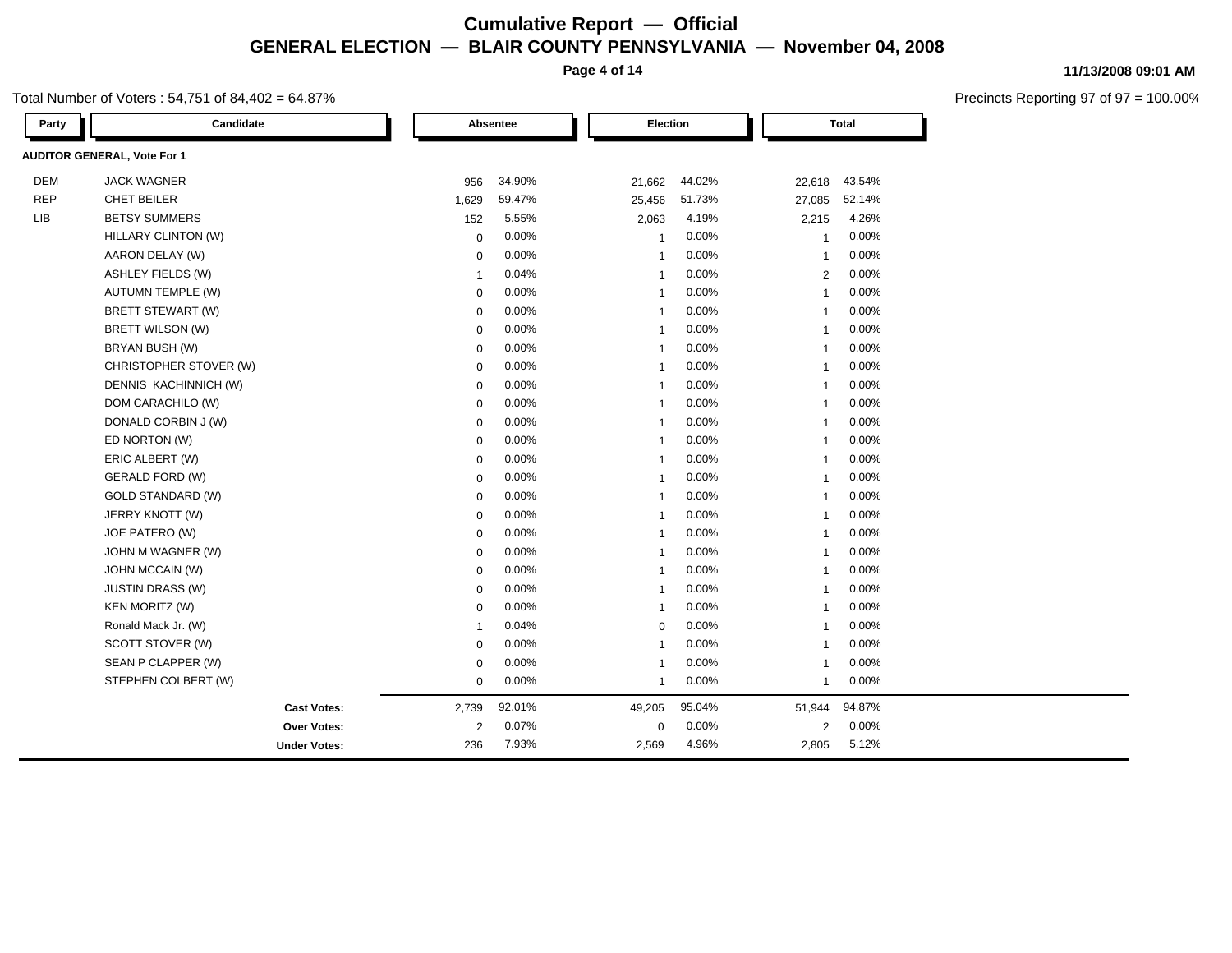**Page 5 of 14**

#### Total Number of Voters : 54,751 of 84,402 = 64.87%

| Party      | Candidate                   |             | Absentee |  | Election       |        |                | <b>Total</b>            |  |
|------------|-----------------------------|-------------|----------|--|----------------|--------|----------------|-------------------------|--|
|            | STATE TREASURER, Vote For 1 |             |          |  |                |        |                |                         |  |
| <b>DEM</b> | ROBERT MCCORD               | 853         | 31.06%   |  | 19,224         | 39.04% | 20,077         | 38.62%                  |  |
| <b>REP</b> | TOM ELLIS                   | 1,806       | 65.77%   |  | 29,055         | 59.01% | 30,861         | 59.36%                  |  |
| <b>LIB</b> | <b>BERLIE ETZEL</b>         | 85          | 3.10%    |  | 946            | 1.92%  | 1,031          | 1.98%                   |  |
|            | BOB CACY (W)                | $\mathbf 0$ | 0.00%    |  | 1              | 0.00%  | 1              | 0.00%                   |  |
|            | AARON CIDOR (W)             | $\mathbf 0$ | 0.00%    |  | $\mathbf{1}$   | 0.00%  | 1              | 0.00%                   |  |
|            | ANN SRAL (W)                | 0           | 0.00%    |  | $\mathbf{1}$   | 0.00%  | $\mathbf{1}$   | 0.00%                   |  |
|            | <b>BOB BUILDER (W)</b>      | $\mathbf 0$ | 0.00%    |  | 1              | 0.00%  | -1             | 0.00%                   |  |
|            | CHRIS MULLIGAN (W)          | 0           | 0.00%    |  | 1              | 0.00%  | 1              | 0.00%                   |  |
|            | DONALD CORBIN JR (W)        | $\mathbf 0$ | 0.00%    |  | 1              | 0.00%  | 1              | 0.00%                   |  |
|            | Douglas Frazer Baldwin (W)  | 1           | 0.04%    |  | $\mathbf 0$    | 0.00%  | 1              | 0.00%                   |  |
|            | HERBERT TURTLE (W)          | 0           | 0.00%    |  | 1              | 0.00%  | 1              | 0.00%                   |  |
|            | JOSHUA POWELL (W)           | $\mathbf 0$ | 0.00%    |  | $\mathbf{1}$   | 0.00%  | $\mathbf{1}$   | 0.00%                   |  |
|            | LANCE SPANGLER (W)          | 0           | 0.00%    |  | 1              | 0.00%  | $\mathbf{1}$   | 0.00%                   |  |
|            | MIKE WALLACE (W)            | 0           | 0.00%    |  | 1              | 0.00%  | 1              | 0.00%                   |  |
|            | OMAR STROHM (W)             | 0           | 0.00%    |  | $\overline{2}$ | 0.00%  |                | 0.00%<br>$\overline{2}$ |  |
|            | PHYLLIS GARHART (W)         | $\mathbf 0$ | 0.00%    |  | 1              | 0.00%  | $\mathbf{1}$   | 0.00%                   |  |
|            | Ronald Mack Jr. (W)         | 1           | 0.04%    |  | $\mathbf 0$    | 0.00%  | 1              | 0.00%                   |  |
|            | TOM CORBET (W)              | $\mathbf 0$ | 0.00%    |  | $\mathbf{1}$   | 0.00%  | 1              | 0.00%                   |  |
|            | TOM KAULITZ (W)             | 0           | 0.00%    |  | $\mathbf{1}$   | 0.00%  | 1              | 0.00%                   |  |
|            | <b>Cast Votes:</b>          | 2,746       | 92.24%   |  | 49,240         | 95.11% | 51,986         | 94.95%                  |  |
|            | Over Votes:                 | 4           | 0.13%    |  | $\mathbf 0$    | 0.00%  | $\overline{4}$ | 0.01%                   |  |
|            | <b>Under Votes:</b>         | 227         | 7.63%    |  | 2,534          | 4.89%  | 2,761          | 5.04%                   |  |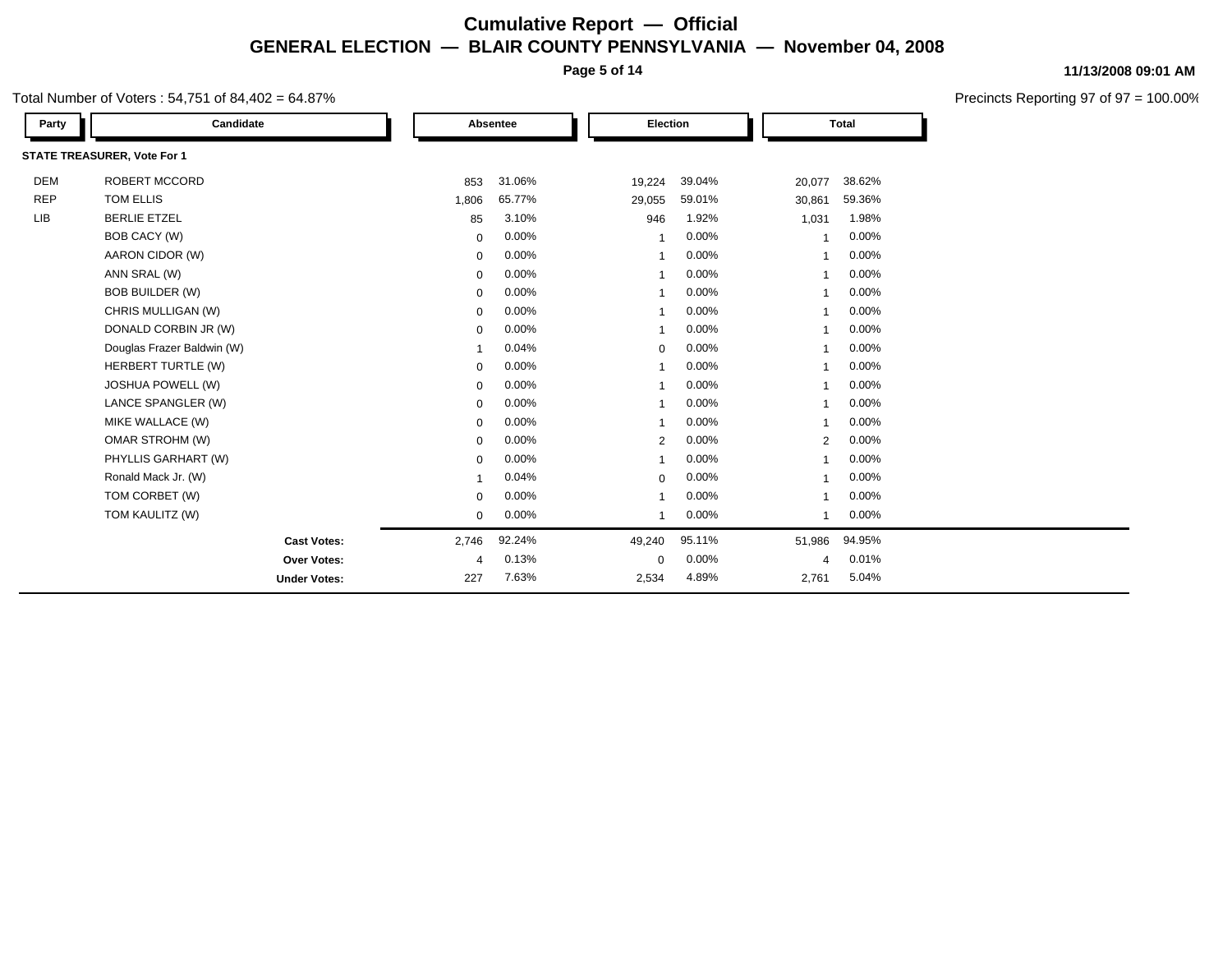**Page 6 of 14**

#### Total Number of Voters : 54,751 of 84,402 = 64.87%

| Party      | Candidate                              |                  | Absentee |                         | Election |                | <b>Total</b> |  |
|------------|----------------------------------------|------------------|----------|-------------------------|----------|----------------|--------------|--|
|            | REPRESENTATIVE IN CONGRESS, Vote For 1 |                  |          |                         |          |                |              |  |
| <b>DEM</b> | <b>TONY BARR</b>                       | 958              | 33.02%   | 19,869                  | 39.60%   | 20,827         | 39.24%       |  |
| <b>REP</b> | <b>BILL SHUSTER</b>                    | 1,927            | 66.43%   | 30,240                  | 60.27%   | 32,167         | 60.61%       |  |
|            | JOHN EICHELBERGER (W)                  | 3                | 0.10%    | 10                      | 0.02%    | 13             | 0.02%        |  |
|            | TERRY TOMASSETTI (W)                   | $\mathbf 0$      | 0.00%    | $\overline{1}$          | 0.00%    | $\mathbf{1}$   | 0.00%        |  |
|            | THOMAS MARTIN (W)                      | $\mathbf 0$      | 0.00%    | $\mathbf{1}$            | 0.00%    | $\mathbf{1}$   | 0.00%        |  |
|            | TIM BROWN (W)                          | $\mathbf 0$      | 0.00%    | $\overline{1}$          | 0.00%    | $\overline{1}$ | 0.00%        |  |
|            | TONY STARK (W)                         | $\mathbf 0$      | 0.00%    | $\overline{1}$          | 0.00%    | $\overline{1}$ | 0.00%        |  |
|            | <b>VICTOR RICKER (W)</b>               | $\mathbf 0$      | 0.00%    | $\overline{2}$          | 0.00%    | 2              | 0.00%        |  |
|            | WILLIAM RUSSELL (W)                    | $\Omega$         | 0.00%    | $\overline{1}$          | 0.00%    | $\overline{1}$ | 0.00%        |  |
|            | MICHAEL DELGROSSO (W)                  | $\mathbf{1}$     | 0.03%    | 9                       | 0.02%    | 10             | 0.02%        |  |
|            | JOHN WAGNER (W)                        | $\mathbf 0$      | 0.00%    | $\overline{2}$          | 0.00%    | 2              | 0.00%        |  |
|            | <b>HEATHER ECKELS (W)</b>              | $\mathbf 0$      | 0.00%    | $\mathbf{1}$            | $0.00\%$ | $\overline{1}$ | 0.00%        |  |
|            | James R. Huff II (W)                   | $\mathbf{1}$     | 0.03%    | $\mathbf 0$             | 0.00%    | $\overline{1}$ | 0.00%        |  |
|            | JERRY GREEN (W)                        | $\mathbf 0$      | 0.00%    | $\overline{1}$          | 0.00%    | $\overline{1}$ | 0.00%        |  |
|            | JOE CASSARLY JR (W)                    | $\pmb{0}$        | 0.00%    | $\overline{1}$          | 0.00%    | $\overline{1}$ | 0.00%        |  |
|            | JOE PATERNO (W)                        | $\mathbf 0$      | 0.00%    | $\overline{1}$          | 0.00%    | $\mathbf{1}$   | 0.00%        |  |
|            | JOEL GEESEY (W)                        | $\mathbf 0$      | 0.00%    | $\overline{1}$          | 0.00%    | $\overline{1}$ | 0.00%        |  |
|            | <b>JOHN MCGINNIS (W)</b>               | $\mathbf 0$      | 0.00%    | $\overline{2}$          | 0.00%    | $\overline{2}$ | 0.00%        |  |
|            | Jonathan Rose (W)                      | $\mathbf{1}$     | 0.03%    | $\mathbf 0$             | 0.00%    | $\overline{1}$ | 0.00%        |  |
|            | LARRY DETWILER (W)                     | $\mathbf 0$      | 0.00%    | $\overline{1}$          | 0.00%    | $\overline{1}$ | 0.00%        |  |
|            | Mark McCracken (W)                     | $\mathbf{1}$     | 0.03%    | $\mathbf 0$             | 0.00%    | $\overline{1}$ | 0.00%        |  |
|            | MATTHEW GARBER (W)                     | $\mathbf 0$      | 0.00%    | $\mathbf{1}$            | 0.00%    | $\mathbf{1}$   | 0.00%        |  |
|            | OMAR STROHM (W)                        | $\mathbf 0$      | 0.00%    | $\overline{1}$          | 0.00%    | $\overline{1}$ | 0.00%        |  |
|            | PATRICA CARMAN (W)                     | $\mathbf 0$      | 0.00%    | $\overline{1}$          | 0.00%    | $\overline{1}$ | 0.00%        |  |
|            | PAUL GOOD (W)                          | $\mathbf 0$      | 0.00%    | $\overline{1}$          | 0.00%    | $\overline{1}$ | 0.00%        |  |
|            | RICHARD CLAYTON BROWN (W)              | $\boldsymbol{0}$ | 0.00%    | $\mathbf{1}$            | 0.00%    | $\overline{1}$ | 0.00%        |  |
|            | RICHARD HURTZ (W)                      | $\Omega$         | 0.00%    | $\overline{1}$          | 0.00%    | 1              | 0.00%        |  |
|            | Robert Geishauser (W)                  | $\mathbf{1}$     | 0.03%    | $\mathbf 0$             | 0.00%    | $\overline{1}$ | 0.00%        |  |
|            | Ronald D. Lysinger (W)                 | $\mathbf{1}$     | 0.03%    | $\mathbf 0$             | 0.00%    | $\mathbf{1}$   | 0.00%        |  |
|            | RUSSEL (W)                             | $\mathbf 0$      | 0.00%    | $\overline{1}$          | 0.00%    | $\overline{1}$ | 0.00%        |  |
|            | STACEY BRUMBAUGH (W)                   | $\mathbf 0$      | 0.00%    | $\overline{1}$          | 0.00%    | $\overline{1}$ | 0.00%        |  |
|            | STENTON MCINTYRE (W)                   | $\boldsymbol{0}$ | 0.00%    | $\overline{1}$          | 0.00%    | $\mathbf{1}$   | 0.00%        |  |
|            | STEWIE GRIFFIN (W)                     | $\pmb{0}$        | 0.00%    | $\overline{\mathbf{1}}$ | 0.00%    | $\mathbf{1}$   | 0.00%        |  |
|            | TERRANCE A MCCALL (W)                  | $\mathbf 0$      | 0.00%    | $\overline{1}$          | 0.00%    | $\mathbf{1}$   | 0.00%        |  |
|            | ALAN SMITHEE (W)                       | $\mathbf 0$      | 0.00%    | $\overline{1}$          | 0.00%    | $\overline{1}$ | 0.00%        |  |
|            | ALISON HAINSEY (W)                     | $\mathbf 0$      | 0.00%    | $\overline{1}$          | 0.00%    | $\overline{1}$ | 0.00%        |  |
|            | Bob Barr (W)                           | $\mathbf{1}$     | 0.03%    | $\mathbf 0$             | 0.00%    | $\overline{1}$ | 0.00%        |  |
|            | BRETT STEWART (W)                      | $\Omega$         | 0.00%    | $\overline{1}$          | 0.00%    | 1              | 0.00%        |  |
|            | BRETT WILSON (W)                       | $\mathbf 0$      | 0.00%    | $\overline{2}$          | $0.00\%$ | $\mathbf{2}$   | 0.00%        |  |
|            | BRUCE ERB (W)                          | $\mathbf 0$      | 0.00%    | $\overline{1}$          | 0.00%    | $\overline{1}$ | 0.00%        |  |

CAMERON SPROW (W) 0 0.00% 1 0.00% 1 0.00% 1 0.00% 1 0.00% 1 0.00% 1 0.00% 1 0.00% 1 0.00% 1 0.00% 1 0.00% 1 0.00% 1 0.00% 1 0.00% 1 0.00% 1 0.00% 1 0.00% 1 0.00% 1 0.00% 1 0.00% 1 0.00% 1 0.00% 1 0.00% 1 0.00% 1 0.00% 1 0.

#### **11/13/2008 09:01 AM**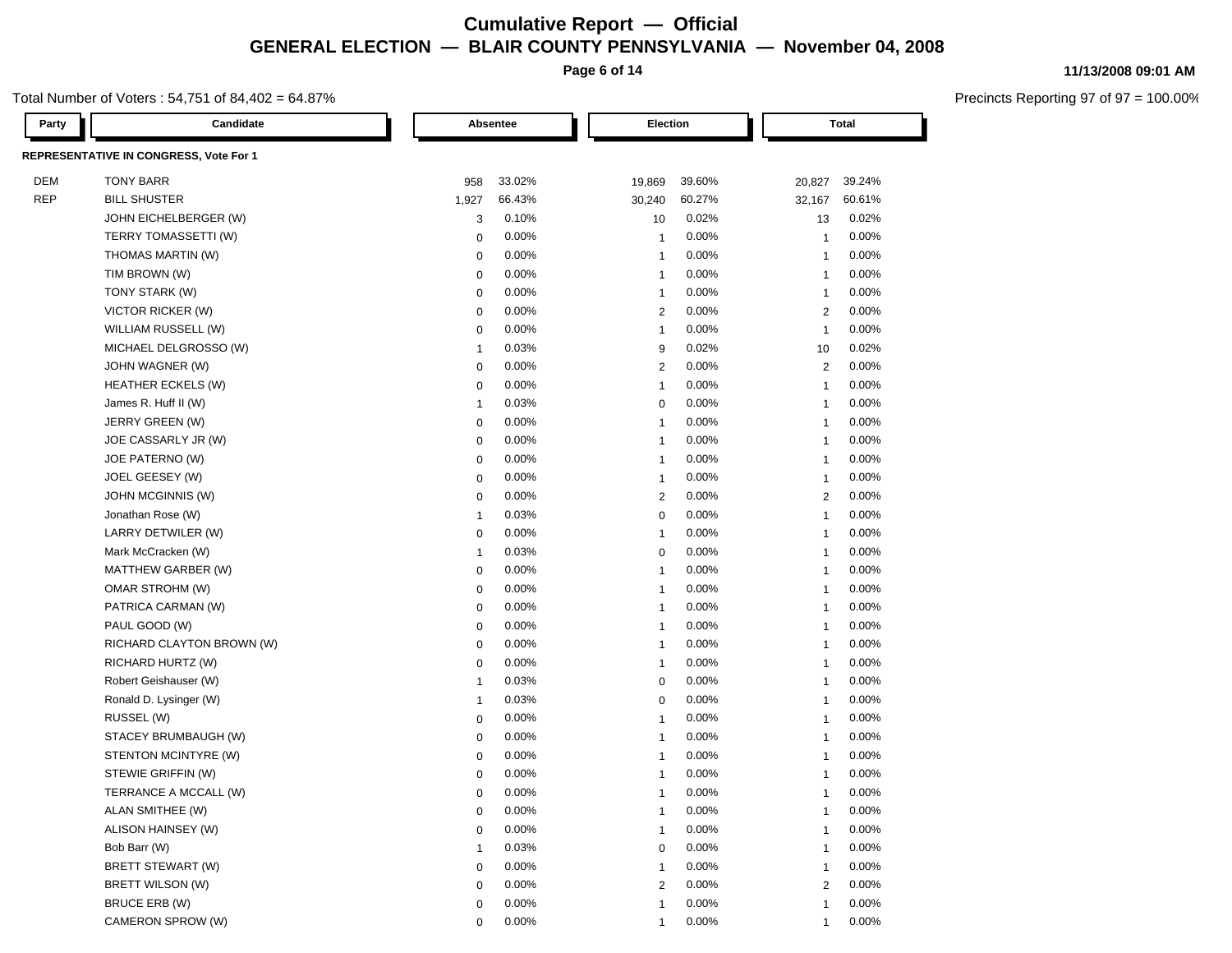**Page 7 of 14**

#### Total Number of Voters : 54,751 of 84,402 = 64.87%

Ļ

| Party | Candidate                  |             | Absentee | Election    |        |  |                      | <b>Total</b> |  |
|-------|----------------------------|-------------|----------|-------------|--------|--|----------------------|--------------|--|
|       | CARLO MAZZENGA (W)         | $\mathbf 0$ | 0.00%    |             | 0.00%  |  | 1                    | $0.00\%$     |  |
|       | Charles E. Strobert (W)    | -1          | 0.03%    | $\mathbf 0$ | 0.00%  |  |                      | 0.00%        |  |
|       | CHRIS HACKETT (W)          | $\mathbf 0$ | 0.00%    |             | 0.00%  |  |                      | $0.00\%$     |  |
|       | CLYDE CONRAD (W)           | $\mathbf 0$ | 0.00%    |             | 0.00%  |  |                      | $0.00\%$     |  |
|       | Eric Durant (W)            |             | 0.03%    | $\mathbf 0$ | 0.00%  |  |                      | $0.00\%$     |  |
|       | GEOFF MOSEBEY (W)          | $\mathbf 0$ | 0.00%    |             | 0.00%  |  |                      | $0.00\%$     |  |
|       | George W. Bush (W)         | -1          | 0.03%    | $\mathbf 0$ | 0.00%  |  |                      | $0.00\%$     |  |
|       | Gerry D. Rice (W)          |             | 0.03%    | $\mathbf 0$ | 0.00%  |  |                      | $0.00\%$     |  |
|       | Gregory Sweeney (W)        |             | 0.03%    | $\mathbf 0$ | 0.00%  |  | 1                    | $0.00\%$     |  |
|       | DONALD PEACHMAN (W)        | $\mathbf 0$ | 0.00%    | 2           | 0.00%  |  | $\mathbf{2}^{\circ}$ | $0.00\%$     |  |
|       | Douglas Frazer Baldwin (W) | -1          | 0.03%    | $\mathbf 0$ | 0.00%  |  | 1                    | $0.00\%$     |  |
|       | DR JOHN MCGINNIS (W)       | $\mathbf 0$ | 0.00%    |             | 0.00%  |  |                      | $0.00\%$     |  |
|       | DREW YINGLING (W)          | $\mathbf 0$ | 0.00%    |             | 0.00%  |  |                      | $0.00\%$     |  |
|       | ALAN MCGLATHERY (W)        | $\mathbf 0$ | 0.00%    |             | 0.00%  |  |                      | $0.00\%$     |  |
|       | DAVID BALMFORTH (W)        | 0           | 0.00%    |             | 0.00%  |  |                      | $0.00\%$     |  |
|       | DARRN MCCSSNEY (W)         | $\mathbf 0$ | $0.00\%$ |             | 0.00%  |  | 1                    | $0.00\%$     |  |
|       | <b>Cast Votes:</b>         | 2,901       | 97.45%   | 50,174      | 96.91% |  | 53,075               | 96.94%       |  |
|       | <b>Over Votes:</b>         | $\mathbf 0$ | 0.00%    | 0           | 0.00%  |  | 0                    | $0.00\%$     |  |
|       | <b>Under Votes:</b>        | 76          | 2.55%    | 1,600       | 3.09%  |  | 1,676                | 3.06%        |  |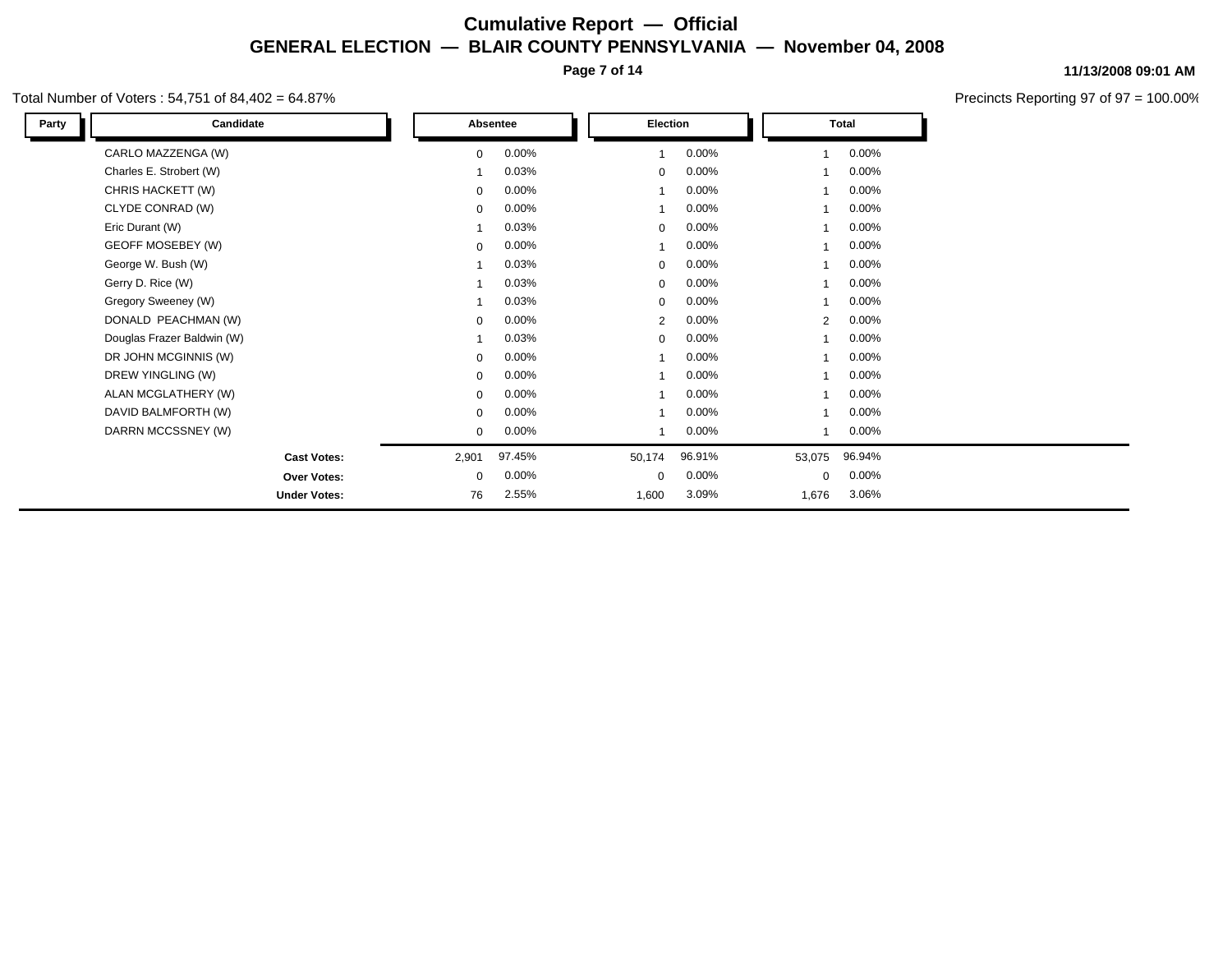**Page 8 of 14**

#### **11/13/2008 09:01 AM**

Total Number of Voters : 54,751 of 84,402 = 64.87%

| Party      | Candidate                                                        | Absentee       |        |                | Election |                | Total  |  |
|------------|------------------------------------------------------------------|----------------|--------|----------------|----------|----------------|--------|--|
|            | REPRESENTATIVE IN THE GENERAL ASSEMBLY 79TH DISTRICT, Vote For 1 |                |        |                |          |                |        |  |
| <b>REP</b> | RICHARD A. GEIST                                                 | 929            | 97.79% | 18,195         | 99.08%   | 19,124         | 99.02% |  |
|            | A.C. Stickel IV (W)                                              | $\overline{1}$ | 0.11%  | 0              | 0.00%    | $\overline{1}$ | 0.01%  |  |
|            | TODD FRIES (W)                                                   | 0              | 0.00%  | $\overline{2}$ | 0.01%    | 2              | 0.01%  |  |
|            | TYLER RABOLD (W)                                                 | 0              | 0.00%  | $\overline{2}$ | 0.01%    | 2              | 0.01%  |  |
|            | ADAM BANKS (W)                                                   | 0              | 0.00%  | $\mathbf{1}$   | 0.01%    | $\overline{1}$ | 0.01%  |  |
|            | ADAM VECKOV (W)                                                  | 0              | 0.00%  | $\mathbf 1$    | 0.01%    | -1             | 0.01%  |  |
|            | ADOLF HITLER (W)                                                 | 0              | 0.00%  | $\mathbf 1$    | 0.01%    | -1             | 0.01%  |  |
|            | AL SMITH (W)                                                     | 0              | 0.00%  | -1             | 0.01%    | -1             | 0.01%  |  |
|            | ALAN R KRIER (W)                                                 | 0              | 0.00%  | $\mathbf 1$    | 0.01%    | $\overline{1}$ | 0.01%  |  |
|            | ALEXANDER PETERS (W)                                             | 0              | 0.00%  | -1             | 0.01%    | -1             | 0.01%  |  |
|            | ALISON HAINSEY (W)                                               | 0              | 0.00%  | -1             | 0.01%    | -1             | 0.01%  |  |
|            | AMY O ROSENSTEEL (W)                                             | 0              | 0.00%  | -1             | 0.01%    | -1             | 0.01%  |  |
|            | ANDREW HATCH (W)                                                 | 0              | 0.00%  | -1             | 0.01%    | -1             | 0.01%  |  |
|            | ANDREW STERGIOU (W)                                              | $\mathbf 0$    | 0.00%  | -1             | 0.01%    | -1             | 0.01%  |  |
|            | ANTHONY BAMBOCCI (W)                                             | 0              | 0.00%  | -1             | 0.01%    | -1             | 0.01%  |  |
|            | Barack Obama (W)                                                 | $\overline{1}$ | 0.11%  | $\mathbf 0$    | $0.00\%$ | $\overline{1}$ | 0.01%  |  |
|            | BARNEY FIFFE (W)                                                 | $\mathbf 0$    | 0.00%  | 1              | 0.01%    | $\overline{1}$ | 0.01%  |  |
|            | BARRY MELTON (W)                                                 | 0              | 0.00%  | $\mathbf{1}$   | 0.01%    | $\overline{1}$ | 0.01%  |  |
|            | BERNARD STOEHR JR (W)                                            | 0              | 0.00%  | 2              | 0.01%    | 2              | 0.01%  |  |
|            | BERNARD TRACHTENBERG (W)                                         | 0              | 0.00%  | 1              | 0.01%    | $\overline{1}$ | 0.01%  |  |
|            | BETTIE V BRENNAN (W)                                             | 0              | 0.00%  | -1             | 0.01%    | -1             | 0.01%  |  |
|            | BILL SHUSTER (W)                                                 | 0              | 0.00%  | -1             | 0.01%    | -1             | 0.01%  |  |
|            | <b>BRUCE KELLEY (W)</b>                                          | 0              | 0.00%  | 3              | 0.02%    | 3              | 0.02%  |  |
|            | DAN MAHON (W)                                                    | 0              | 0.00%  | 2              | 0.01%    | $\overline{c}$ | 0.01%  |  |
|            | DARRELL B MORRIS (W)                                             | 0              | 0.00%  | $\overline{2}$ | 0.01%    | $\overline{c}$ | 0.01%  |  |
|            | DAVID FRANCIS (W)                                                | 0              | 0.00%  | 4              | 0.02%    | 4              | 0.02%  |  |
|            | <b>HEATHER ECKELS (W)</b>                                        | 0              | 0.00%  | 2              | 0.01%    | 2              | 0.01%  |  |
|            | TODD COVERT JR (W)                                               | 0              | 0.00%  | -1             | 0.01%    | $\overline{1}$ | 0.01%  |  |
|            | TODD PALIN (W)                                                   | 0              | 0.00%  | -1             | 0.01%    | -1             | 0.01%  |  |
|            | TOM IRWIN SR (W)                                                 | 0              | 0.00%  | -1             | 0.01%    | -1             | 0.01%  |  |
|            | TOMSTOUT (W)                                                     | 0              | 0.00%  | -1             | 0.01%    | -1             | 0.01%  |  |
|            | TRACI NAUGLE (W)                                                 | 0              | 0.00%  | -1             | 0.01%    | -1             | 0.01%  |  |
|            | WAYNE HIPPO (W)                                                  | 0              | 0.00%  | 2              | 0.01%    | 2              | 0.01%  |  |
|            | WILLIAM A FRANK JR (W)                                           | 0              | 0.00%  | $\mathbf{1}$   | 0.01%    | 1              | 0.01%  |  |
|            | WILLIAM R KALER (W)                                              |                | 0.00%  |                | 0.01%    |                | 0.01%  |  |
|            | MICHAEL RAWLINS (W)                                              | $\mathbf 0$    | 0.00%  | 2              | 0.01%    | 2              | 0.01%  |  |
|            | Michael Thomas Moore (W)                                         | -1             | 0.11%  | 0              | 0.00%    | 1              | 0.01%  |  |
|            | MICHELE MOORE (W)                                                | 0              | 0.00%  | 1              | 0.01%    | -1             | 0.01%  |  |
|            | MIKE CORSO (W)                                                   | 0              | 0.00%  | 1              | 0.01%    | 1              | 0.01%  |  |
|            | PAT IRWIN (W)                                                    | 0              | 0.00%  | 1              | 0.01%    | 1              | 0.01%  |  |
|            | PATRICK J FANELLI (W)                                            | 0              | 0.00%  | 1              | 0.01%    | $\overline{1}$ | 0.01%  |  |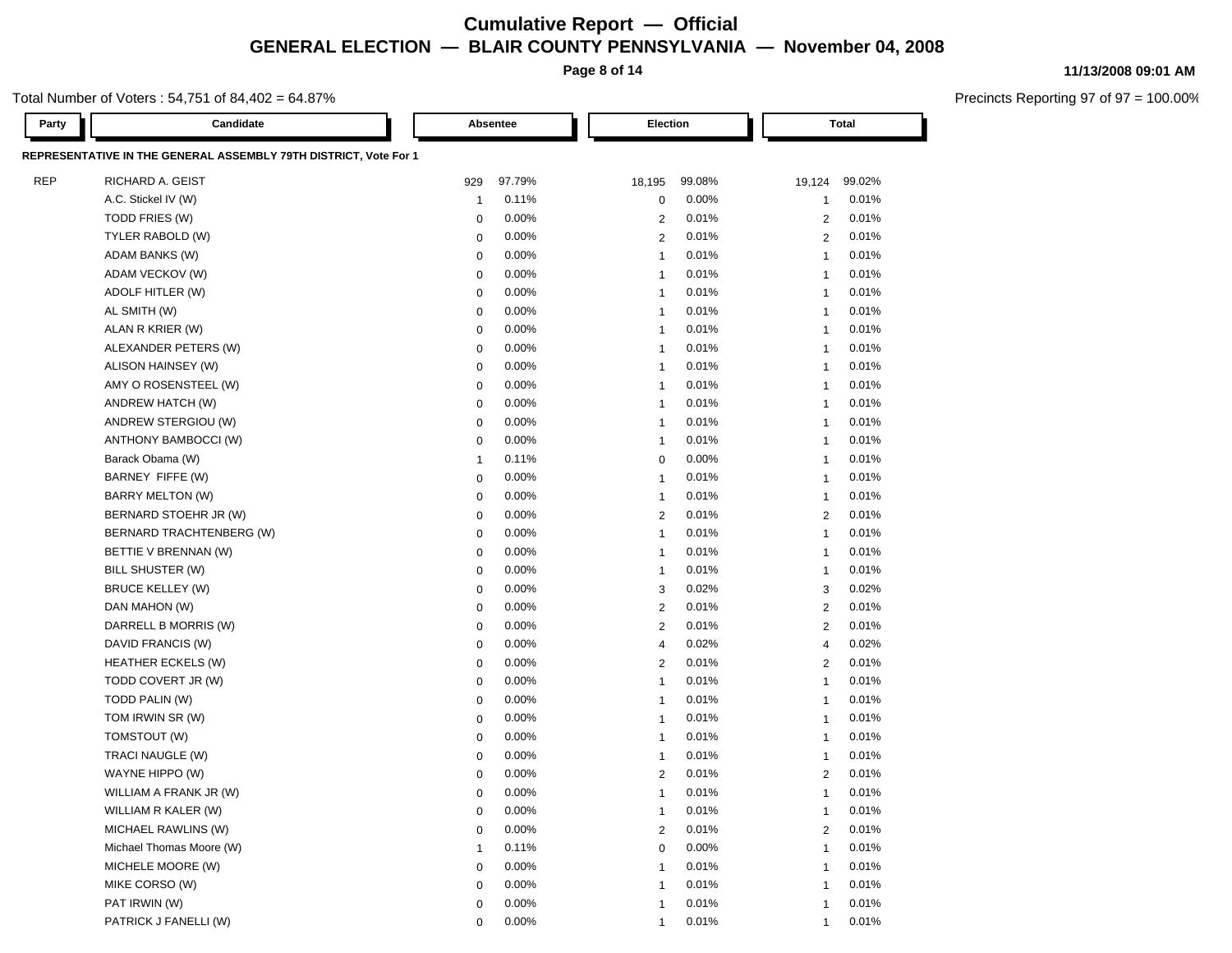**Page 9 of 14**

#### Total Number of Voters : 54,751 of 84,402 = 64.87%

**11/13/2008 09:01 AM**

| Candidate<br>Party         | Absentee             | Election                | Total                   |  |  |
|----------------------------|----------------------|-------------------------|-------------------------|--|--|
| PATRICK ORR (W)            | 0.00%                | 0.01%                   | 0.01%                   |  |  |
|                            | 0                    | $\mathbf{1}$            | $\mathbf{1}$            |  |  |
| PAUL GOOD (W)              | 0.00%                | 0.01%                   | 0.01%                   |  |  |
|                            | 0                    | $\overline{2}$          | $\overline{2}$          |  |  |
| Paula Pimentel (W)         | 0.11%                | 0.00%                   | 0.01%                   |  |  |
|                            | $\mathbf{1}$         | 0                       | $\mathbf{1}$            |  |  |
| PETER GRIFFIN (W)          | 0.00%                | 0.01%                   | 0.01%                   |  |  |
|                            | 0                    | $\mathbf{1}$            | $\mathbf{1}$            |  |  |
| PETER STARR (W)            | 0.00%                | 0.01%                   | 0.01%                   |  |  |
|                            | 0                    | $\mathbf{1}$            | $\mathbf{1}$            |  |  |
| RALPH CRAMDON (W)          | 0.00%                | 0.01%                   | 0.01%                   |  |  |
|                            | 0                    | $\mathbf{1}$            | $\mathbf{1}$            |  |  |
| RICHARD CLAYTON BROWN (W)  | 0.00%                | 0.01%                   | 0.01%                   |  |  |
|                            | 0                    | $\mathbf{1}$            | $\mathbf{1}$            |  |  |
| Robert A. Myers (W)        | 0.11%                | 0.00%                   | 0.01%                   |  |  |
|                            | $\mathbf{1}$         | $\mathbf 0$             | $\mathbf{1}$            |  |  |
| ROBERT D JOHNSON (W)       | 0.00%                | 0.01%                   | 0.01%                   |  |  |
|                            | $\mathbf 0$          | $\mathbf{1}$            | $\mathbf{1}$            |  |  |
| <b>ROBERT HOUSEMAN (W)</b> | 0.00%                | 3                       | 3                       |  |  |
|                            | 0                    | 0.02%                   | 0.02%                   |  |  |
| ROBERT MCMINN (W)          | 0.00%                | 0.01%                   | 0.01%                   |  |  |
|                            | 0                    | $\mathbf{1}$            | $\mathbf{1}$            |  |  |
| ROBERT RICKABAUGH (W)      | $0.00\%$             | 0.01%                   | 0.01%                   |  |  |
|                            | 0                    | $\mathbf{1}$            | $\mathbf{1}$            |  |  |
| ROD ECHARD (W)             | 0.00%                | 0.01%                   | 0.01%                   |  |  |
|                            | $\mathbf 0$          | $\mathbf{1}$            | $\mathbf{1}$            |  |  |
| RONALD KHOURY (W)          | 0.00%                | 0.01%                   | 0.01%                   |  |  |
|                            | 0                    | $\mathbf{1}$            | $\mathbf{1}$            |  |  |
| ROSS BERNDT (W)            | 0.00%                | 0.01%                   | 0.01%                   |  |  |
|                            | 0                    | $\mathbf{1}$            | -1                      |  |  |
| RYAN KUHN (W)              | 0.00%                | 0.01%                   | 0.01%                   |  |  |
|                            | $\mathbf 0$          | $\mathbf{1}$            | -1                      |  |  |
| RYAN SHANNON (W)           | 0.00%                | 0.01%                   | 0.01%                   |  |  |
|                            | $\mathbf 0$          | $\mathbf{1}$            | -1                      |  |  |
| SAM IANUZZI (W)            | 0.00%                | 0.01%                   | 0.01%                   |  |  |
|                            | $\mathbf 0$          | $\mathbf{1}$            | -1                      |  |  |
| SCOTT CULP (W)             | 0.00%                | 0.01%                   | 0.01%                   |  |  |
|                            | $\mathbf 0$          | $\mathbf{1}$            | -1                      |  |  |
| SCOTT HORD (W)             | 0.00%                | 0.01%                   | 0.01%                   |  |  |
|                            | $\mathbf 0$          | $\overline{2}$          | $\overline{2}$          |  |  |
| SEAN BURCHFIELD (W)        | 0.00%                | $\mathbf{1}$            | 0.01%                   |  |  |
|                            | $\mathbf 0$          | 0.01%                   | $\mathbf{1}$            |  |  |
| SEAN M SNYDER (W)          | 0.00%                | 0.01%                   | 0.01%                   |  |  |
|                            | $\mathbf 0$          | $\mathbf{1}$            | $\mathbf{1}$            |  |  |
| SKIP DRY (W)               | $0.00\%$             | 0.01%                   | 0.01%                   |  |  |
|                            | $\mathbf 0$          | $\mathbf{1}$            | $\mathbf{1}$            |  |  |
| STEVEN KISER (W)           | $0.00\%$             | 0.01%                   | 0.01%                   |  |  |
|                            | $\mathbf 0$          | $\mathbf{1}$            | $\mathbf{1}$            |  |  |
| SUSAN DUNKEL (W)           | $\mathbf 0$          | 0.01%                   | 0.01%                   |  |  |
|                            | $0.00\%$             | $\mathbf{1}$            | $\mathbf{1}$            |  |  |
| TED NUGENT (W)             | $\mathbf 0$          | 0.01%                   | 0.01%                   |  |  |
|                            | $0.00\%$             | $\mathbf{1}$            | $\mathbf{1}$            |  |  |
| TERENCE M ANDERKO (W)      | 0.00%                | 0.01%                   | 0.01%                   |  |  |
|                            | $\mathbf 0$          | $\mathbf{1}$            | $\mathbf{1}$            |  |  |
| Terry Tomassetti (W)       | 0.11%                | 0.00%                   | 0.01%                   |  |  |
|                            | $\mathbf{1}$         | 0                       | $\mathbf{1}$            |  |  |
| THOMAS CHAPLIN (W)         | 0.00%                | 0.01%                   | 0.01%                   |  |  |
|                            | 0                    | $\mathbf{1}$            | $\mathbf{1}$            |  |  |
| Thomas E. Ardrey (W)       | 0.11%                | 0.00%                   | 0.01%                   |  |  |
|                            | $\mathbf{1}$         | 0                       | $\mathbf{1}$            |  |  |
| THOMAS HOFFNER (W)         | 0.00%                | 0.01%                   | 0.01%                   |  |  |
|                            | $\mathbf 0$          | $\mathbf{1}$            | $\mathbf{1}$            |  |  |
| THOMAS IRWIN (W)           | 0.00%                | 0.01%                   | 0.01%                   |  |  |
|                            | $\mathbf 0$          | $\mathbf{1}$            | $\mathbf{1}$            |  |  |
| THOMAS KEARNEY (W)         | 0.00%                | 0.01%                   | 0.01%                   |  |  |
|                            | $\mathbf 0$          | $\mathbf{1}$            | $\mathbf{1}$            |  |  |
| Thomas R. Liszka (W)       | 0.11%                | 0.00%                   | 0.01%                   |  |  |
|                            | -1                   | $\mathbf 0$             | $\mathbf{1}$            |  |  |
| MICHAEL DEGROSSO (W)       | 0.11%                | 0.01%                   | 0.01%                   |  |  |
|                            | -1                   | $\overline{\mathbf{1}}$ | $\overline{2}$          |  |  |
| MATT VONNOAKER (W)         | 0.00%                | 0.01%                   | 0.01%                   |  |  |
|                            | $\mathbf 0$          | $\overline{2}$          | $\overline{2}$          |  |  |
| JERRELL JACKSON (W)        | 0.00%                | 0.01%                   | 0.01%                   |  |  |
|                            | $\mathbf 0$          | $\mathbf{1}$            | $\mathbf{1}$            |  |  |
| JERRY KNOTT (W)            | 0.00%<br>$\mathbf 0$ | 0.01%                   | 0.01%<br>$\overline{1}$ |  |  |
| JERRY WEYANDT (W)          | 0.00%                | 0.01%                   | 0.01%                   |  |  |
|                            | $\mathbf 0$          | $\overline{\mathbf{1}}$ | $\mathbf{1}$            |  |  |
| JERRYSTERNN (W)            | 0.00%                | 0.01%                   | 0.01%                   |  |  |
|                            | $\mathbf 0$          | $\overline{\mathbf{1}}$ | -1                      |  |  |
| JIM PRICE (W)              | 0.00%                | 0.01%                   | 0.01%                   |  |  |
|                            | $\mathbf 0$          | $\overline{1}$          | -1                      |  |  |
| <b>JIM ROKOSKY (W)</b>     | 0.00%                | 0.01%                   | 0.01%                   |  |  |
|                            | $\mathbf 0$          | $\overline{1}$          | $\mathbf{1}$            |  |  |
| JOE KAT (W)                | 0.00%                | 0.01%                   | 0.01%                   |  |  |
|                            | $\mathbf 0$          | $\mathbf{1}$            | $\mathbf{1}$            |  |  |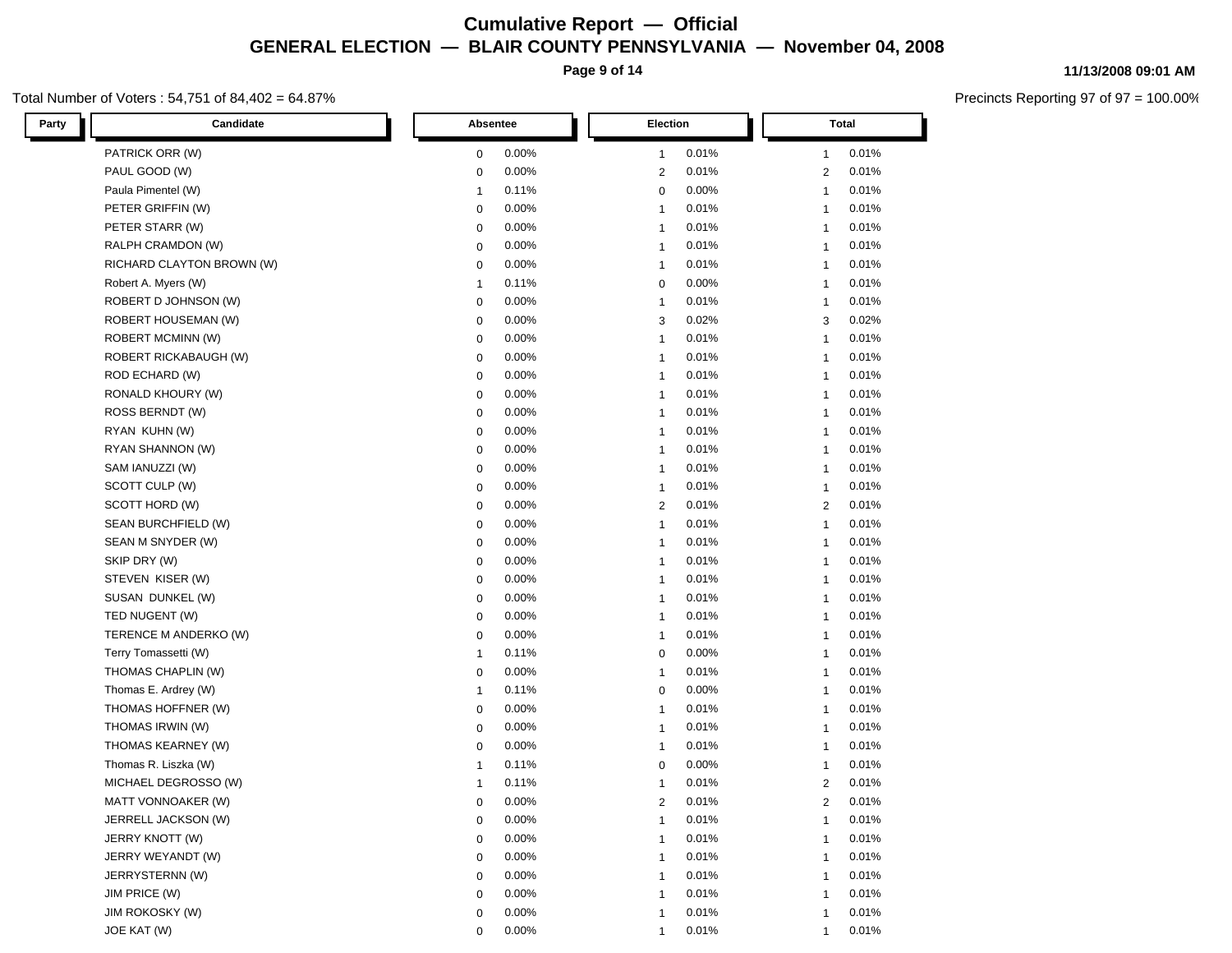**Page 10 of 14**

#### Total Number of Voters : 54,751 of 84,402 = 64.87%

**11/13/2008 09:01 AM**

| Candidate<br>Party          | Absentee             | Election                | Total                   |
|-----------------------------|----------------------|-------------------------|-------------------------|
| Joe Raia (W)                | 0.11%                | 0.00%                   | 0.01%                   |
|                             | $\mathbf{1}$         | 0                       | $\mathbf{1}$            |
| JOEL GEESEY (W)             | 0.00%                | 0.01%                   | 0.01%                   |
|                             | $\mathbf 0$          | $\mathbf{1}$            | $\mathbf{1}$            |
| JOHN MCGINNIS (W)           | 0.00%                | $\overline{2}$          | 0.01%                   |
|                             | 0                    | 0.01%                   | $\overline{2}$          |
| <b>JOHN SMITH (W)</b>       | 0.00%                | 0.01%                   | 0.01%                   |
|                             | 0                    | $\mathbf{1}$            | $\mathbf{1}$            |
| JOHN STEELE JR (W)          | 0.00%                | 0.01%                   | 0.01%                   |
|                             | 0                    | $\mathbf{1}$            | $\mathbf{1}$            |
| JOHN W WEIDLICH (W)         | 0.00%                | 0.01%                   | 0.01%                   |
|                             | 0                    | $\mathbf{1}$            | $\mathbf{1}$            |
| JOSEPH METZGAR (W)          | 0.00%                | 0.01%                   | 0.01%                   |
|                             | 0                    | $\mathbf{1}$            | $\mathbf{1}$            |
| <b>JOSHUA ROLAND (W)</b>    | 0.00%                | 0.01%                   | 0.01%                   |
|                             | 0                    | $\mathbf{1}$            | $\mathbf{1}$            |
| <b>JUSTIN STRAESSER (W)</b> | 0.00%                | 0.01%                   | 0.01%                   |
|                             | $\mathbf 0$          | $\mathbf{1}$            | $\mathbf{1}$            |
| KELLEY A STARR (W)          | 0.00%                | 0.01%                   | 0.01%                   |
|                             | 0                    | $\mathbf{1}$            | $\mathbf{1}$            |
| KELLIE WESNER (W)           | 0.00%                | 0.01%                   | 0.01%                   |
|                             | 0                    | $\mathbf{1}$            | $\mathbf{1}$            |
| KIM SECHLER (W)             | 0.00%                | 0.01%                   | 0.01%                   |
|                             | $\mathbf 0$          | $\mathbf{1}$            | $\mathbf{1}$            |
| Kirk Leidy (W)              | 0.11%                | 0.00%                   | 0.01%                   |
|                             | $\mathbf{1}$         | $\mathbf 0$             | $\mathbf{1}$            |
| LARRY DETWILER (W)          | 0.00%                | 0.01%                   | 0.01%                   |
|                             | 0                    | $\mathbf{1}$            | $\mathbf{1}$            |
| LARRY SUTT (W)              | 0.00%                | 0.01%                   | 0.01%                   |
|                             | 0                    | $\mathbf{1}$            | $\mathbf{1}$            |
| LEO WALTER (W)              | 0.00%                | 0.01%                   | 0.01%                   |
|                             | $\mathbf 0$          | $\mathbf{1}$            | $\mathbf{1}$            |
| BOB DOBBS (W)               | 0.00%                | 0.01%                   | 0.01%                   |
|                             | 0                    | $\mathbf{1}$            | $\mathbf{1}$            |
| <b>BOB HOFFMAN (W)</b>      | 0.00%                | 0.01%                   | 0.01%                   |
|                             | 0                    | $\mathbf{1}$            | -1                      |
| Bob Housmann (W)            | 0.11%                | 0.00%                   | 0.01%                   |
|                             | $\mathbf{1}$         | 0                       | -1                      |
| BRADLEY GREY (W)            | 0.00%                | 0.01%                   | 0.01%                   |
|                             | $\mathbf 0$          | $\mathbf{1}$            | -1                      |
| BRETT WILSON (W)            | 0.00%                | 0.01%                   | 0.01%                   |
|                             | $\mathbf 0$          | $\overline{2}$          | $\overline{2}$          |
| C WAYNE HIPPO (W)           | 0.00%                | 0.01%                   | 0.01%                   |
|                             | $\mathbf 0$          | $\mathbf{1}$            | -1                      |
| CAMIE BICKEL (W)            | 0.00%                | 0.01%                   | 0.01%                   |
|                             | $\mathbf 0$          | $\overline{2}$          | $\overline{2}$          |
| CANAAN LAICH (W)            | 0.00%                | 0.01%                   | 0.01%                   |
|                             | $\mathbf 0$          | $\mathbf{1}$            | -1                      |
| CARLO MAZZENGA (W)          | 0.00%                | 0.01%                   | 0.01%                   |
|                             | $\mathbf 0$          | $\mathbf{1}$            | $\mathbf{1}$            |
| CHAD CHAPMAN (W)            | 0.00%                | 0.01%                   | 0.01%                   |
|                             | $\mathbf 0$          | $\mathbf{1}$            | $\mathbf{1}$            |
| CHARLES FRANKS (W)          | 0.00%                | 0.01%                   | 0.01%                   |
|                             | $\mathbf 0$          | $\mathbf{1}$            | $\mathbf{1}$            |
| CHRIS CLOSE (W)             | $0.00\%$             | 0.01%                   | 0.01%                   |
|                             | $\mathbf 0$          | $\mathbf{1}$            | $\mathbf{1}$            |
| CHRISTIAN TRONZO (W)        | 0.00%                | 0.01%                   | 0.01%                   |
|                             | $\mathbf 0$          | $\mathbf{1}$            | $\mathbf{1}$            |
| CHRISTIAN WOLFE (W)         | 0.00%                | 0.01%                   | 0.01%                   |
|                             | $\mathbf 0$          | $\mathbf{1}$            | $\mathbf{1}$            |
| CHRISTOPHER MULLIGAN (W)    | 0.00%                | 0.01%                   | 0.01%                   |
|                             | $\mathbf 0$          | $\mathbf{1}$            | $\mathbf{1}$            |
| Clay Hasychak (W)           | 0.11%                | 0.00%                   | 0.01%                   |
|                             | $\mathbf{1}$         | 0                       | $\mathbf{1}$            |
| COLIN POWL (W)              | 0.00%                | 0.01%                   | 0.01%                   |
|                             | 0                    | $\mathbf{1}$            | $\mathbf{1}$            |
| DAN MARTIN (W)              | 0.00%                | 0.01%                   | 0.01%                   |
|                             | 0                    | $\mathbf{1}$            | $\mathbf{1}$            |
| DAN STEPHENSON (W)          | 0.00%                | 0.01%                   | 0.01%                   |
|                             | 0                    | $\mathbf{1}$            | $\mathbf{1}$            |
| DAVID BARGER (W)            | 0.00%                | 0.01%                   | 0.01%                   |
|                             | $\mathbf 0$          | $\mathbf{1}$            | $\mathbf{1}$            |
| David M. Lutz (W)           | 0.11%                | 0.00%                   | 0.01%                   |
|                             | $\mathbf{1}$         | $\pmb{0}$               | $\mathbf{1}$            |
| DAVID WISOR (W)             | 0.00%<br>$\mathbf 0$ | 0.01%                   | 0.01%<br>$\overline{1}$ |
| DAVID WOOD (W)              | 0.00%                | 0.01%                   | 0.01%                   |
|                             | $\mathbf 0$          | $\overline{\mathbf{1}}$ | $\mathbf{1}$            |
| Denny Hite (W)              | 0.11%                | 0.00%                   | 0.01%                   |
|                             | $\mathbf{1}$         | $\Omega$                | $\mathbf{1}$            |
| DICK DIANDREA (W)           | 0.00%                | 0.01%                   | 0.01%                   |
|                             | $\mathbf 0$          | $\overline{1}$          | $\mathbf{1}$            |
| DONALD BELSEY (W)           | 0.00%                | 0.01%                   | 0.01%                   |
|                             | $\mathbf 0$          | $\overline{2}$          | $\overline{2}$          |
| DONALD PEACHMAN (W)         | 0.00%                | 0.02%                   | 0.02%                   |
|                             | $\mathbf 0$          | 3                       | 3                       |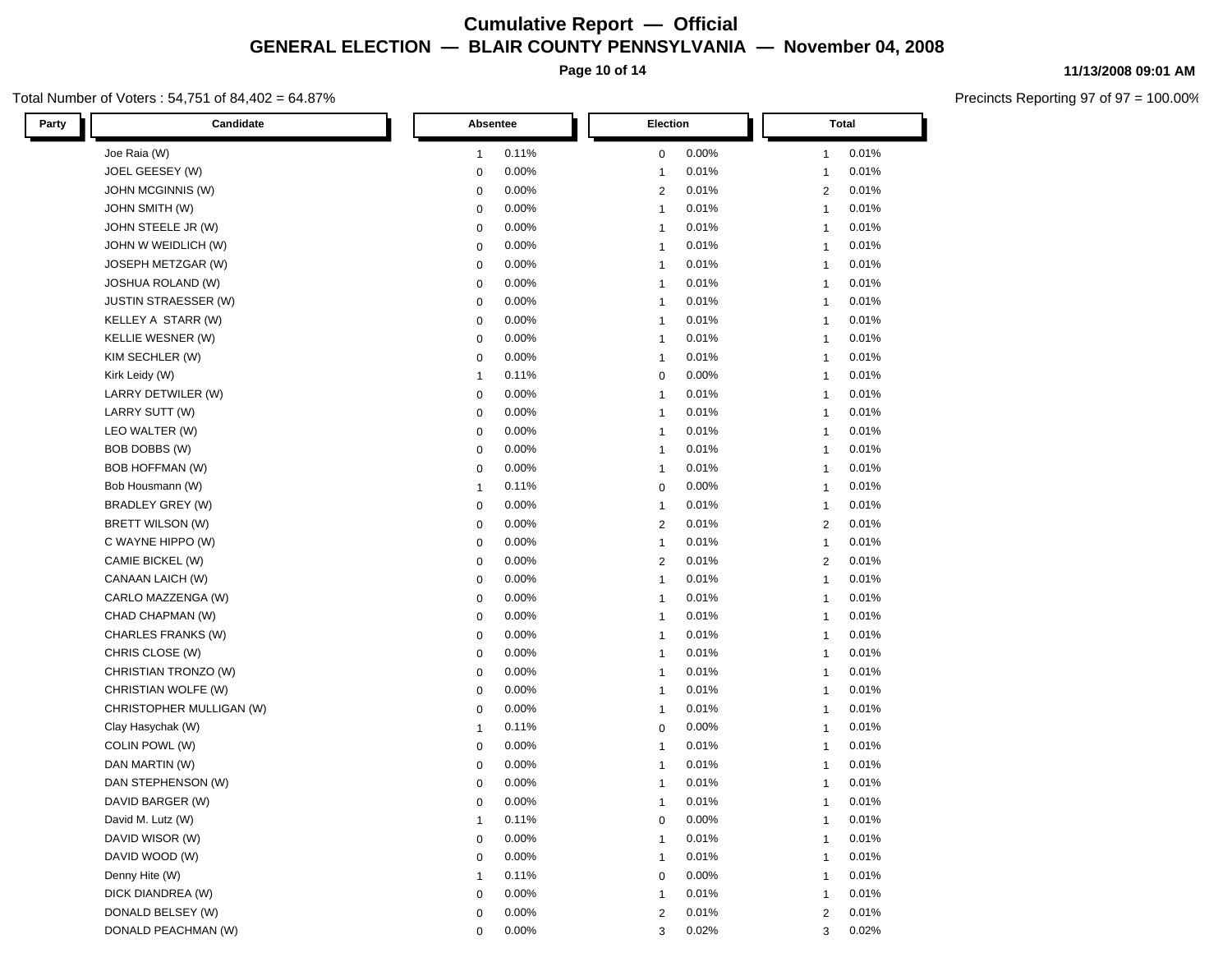**Page 11 of 14**

#### Total Number of Voters : 54,751 of 84,402 = 64.87%

| Candidate<br>Party         |              | Absentee |                          | Election | <b>Total</b> |        |  |
|----------------------------|--------------|----------|--------------------------|----------|--------------|--------|--|
| DOUG SMITHMYER (W)         | $\mathbf 0$  | 0.00%    | $\mathbf{1}$             | 0.01%    | $\mathbf{1}$ | 0.01%  |  |
| DREW SHERRY (W)            | $\mathbf 0$  | 0.00%    | $\overline{\phantom{a}}$ | 0.01%    | $\mathbf{1}$ | 0.01%  |  |
| DWAYNE TILLMON (W)         | $\mathbf 0$  | 0.00%    | $\overline{\phantom{a}}$ | 0.01%    | $\mathbf{1}$ | 0.01%  |  |
| DYLAN SOLAR (W)            | 1            | 0.11%    | 1                        | 0.01%    | 2            | 0.01%  |  |
| ED STOEHR (W)              | $\mathbf 0$  | 0.00%    | $\overline{\phantom{a}}$ | 0.01%    | $\mathbf{1}$ | 0.01%  |  |
| ELIZABETH CASSARLY (W)     | 0            | 0.00%    | $\overline{\phantom{a}}$ | 0.01%    | $\mathbf{1}$ | 0.01%  |  |
| ELIZABETH M BARR (W)       | 0            | 0.00%    | $\overline{1}$           | 0.01%    | $\mathbf{1}$ | 0.01%  |  |
| ERIC BEAVER (W)            | -1           | 0.11%    | $\overline{2}$           | 0.01%    | 3            | 0.02%  |  |
| ERICH STOEHR (W)           | $\Omega$     | $0.00\%$ | $\overline{1}$           | 0.01%    | $\mathbf{1}$ | 0.01%  |  |
| ERIK CAGLE (W)             | 0            | 0.00%    | $\overline{\phantom{a}}$ | 0.01%    | $\mathbf{1}$ | 0.01%  |  |
| Ethan Josiah Dreyer (W)    | 1            | 0.11%    | $\mathbf 0$              | 0.00%    | $\mathbf{1}$ | 0.01%  |  |
| FRANCIS X SIMMONS (W)      | $\mathbf 0$  | 0.00%    | $\overline{\phantom{a}}$ | 0.01%    | $\mathbf{1}$ | 0.01%  |  |
| FRANK ROOSENHOOVER (W)     | $\mathbf 0$  | $0.00\%$ | $\overline{\phantom{a}}$ | 0.01%    | $\mathbf{1}$ | 0.01%  |  |
| <b>GALEN GRIMES (W)</b>    | $\mathbf 0$  | 0.00%    | $\overline{\phantom{a}}$ | 0.01%    | $\mathbf{1}$ | 0.01%  |  |
| GARY RHODES (W)            | $\mathbf 0$  | 0.00%    | $\overline{\phantom{a}}$ | 0.01%    | $\mathbf{1}$ | 0.01%  |  |
| GREG CORBIN (W)            | $\mathbf 0$  | 0.00%    | $\overline{\phantom{a}}$ | 0.01%    | $\mathbf{1}$ | 0.01%  |  |
| HYMAN ANTIKOL (W)          | $\mathbf 0$  | 0.00%    | -1                       | 0.01%    | $\mathbf{1}$ | 0.01%  |  |
| JACK MURTHA (W)            | $\mathbf 0$  | 0.00%    | $\overline{1}$           | 0.01%    | $\mathbf{1}$ | 0.01%  |  |
| Jack R. Servello Sr (W)    | $\mathbf{1}$ | 0.11%    | $\mathbf 0$              | 0.00%    | $\mathbf{1}$ | 0.01%  |  |
| JAMES BALDWIN (W)          | 0            | 0.00%    | $\overline{1}$           | 0.01%    | $\mathbf{1}$ | 0.01%  |  |
| JAMES BROWN (W)            | $\mathbf 0$  | $0.00\%$ | $\overline{\phantom{a}}$ | 0.01%    | $\mathbf{1}$ | 0.01%  |  |
| James P. Rokosky (W)       | $\mathbf 1$  | 0.11%    | $\overline{\phantom{a}}$ | 0.01%    | 2            | 0.01%  |  |
| JAMIE RITCHEY (W)          | $\mathbf 0$  | 0.00%    | $\overline{\phantom{a}}$ | 0.01%    | $\mathbf{1}$ | 0.01%  |  |
| James Hesgood (W)          | $\mathbf{1}$ | 0.11%    | $\mathbf 0$              | 0.00%    | $\mathbf{1}$ | 0.01%  |  |
| JAMESON BROWN (W)          | $\mathbf 0$  | $0.00\%$ | $\overline{\phantom{a}}$ | 0.01%    | $\mathbf{1}$ | 0.01%  |  |
| <b>JASON HIGH (W)</b>      | $\mathbf 0$  | 0.00%    | $\overline{4}$           | 0.02%    | 4            | 0.02%  |  |
| JEFF DAVIS (W)             | $\mathbf 0$  | $0.00\%$ | $\overline{\phantom{a}}$ | 0.01%    | $\mathbf{1}$ | 0.01%  |  |
| LOU REED (W)               | 0            | 0.00%    | $\overline{\phantom{a}}$ | 0.01%    | $\mathbf{1}$ | 0.01%  |  |
| MARTIN WORSHAM (W)         | 0            | 0.00%    | $\overline{2}$           | 0.01%    | 2            | 0.01%  |  |
| MARYANN JOYCE BISTLINE (W) | 0            | 0.00%    | 1                        | 0.01%    | $\mathbf{1}$ | 0.01%  |  |
| MERRILL W DODSON (W)       | 0            | $0.00\%$ | 1                        | 0.01%    | $\mathbf{1}$ | 0.01%  |  |
| <b>Cast Votes:</b>         | 950          | 79.70%   | 18,364                   | 78.78%   | 19,314       | 78.82% |  |
| Over Votes:                | 0            | 0.00%    | $\mathbf 0$              | 0.00%    | 0            | 0.00%  |  |
| <b>Under Votes:</b>        | 242          | 20.30%   | 4,947                    | 21.22%   | 5,189        | 21.18% |  |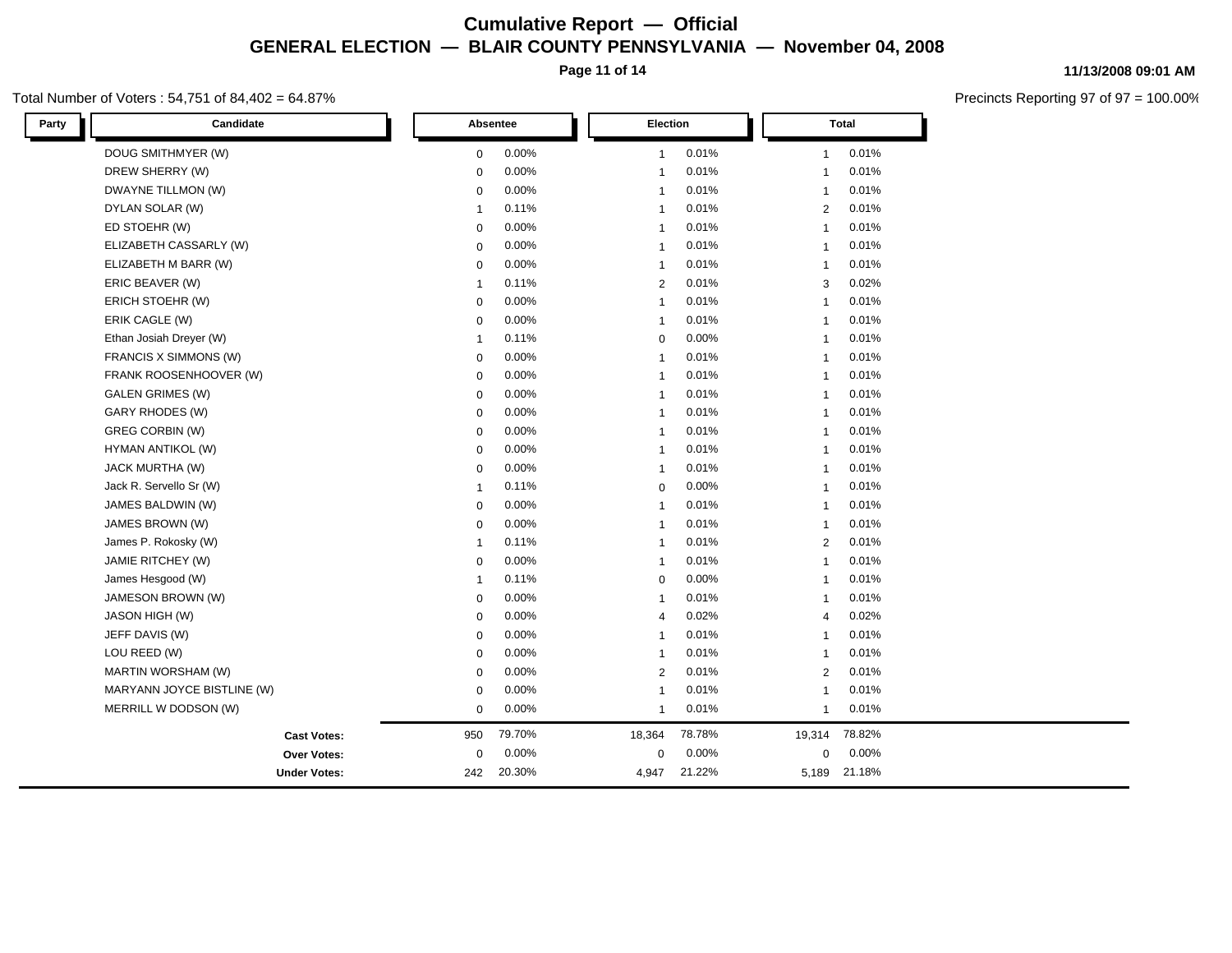**Page 12 of 14**

#### **11/13/2008 09:01 AM**

Precincts Reporting 97 of 97 = 100.00%

Total Number of Voters : 54,751 of 84,402 = 64.87%

| Party      | Candidate                                                        |                         | Absentee |                          | Election | Total          |        |  |
|------------|------------------------------------------------------------------|-------------------------|----------|--------------------------|----------|----------------|--------|--|
|            | REPRESENTATIVE IN THE GENERAL ASSEMBLY 80TH DISTRICT, Vote For 1 |                         |          |                          |          |                |        |  |
| <b>REP</b> | JERRY A. STERN                                                   | 1,431                   | 98.89%   | 22,847                   | 99.69%   | 24,278         | 99.65% |  |
|            | XANDER ROGERS (W)                                                | $\mathbf 0$             | 0.00%    | -1                       | 0.00%    | $\overline{1}$ | 0.00%  |  |
|            | ROBERT SHAHEEN (W)                                               | 0                       | 0.00%    | $\overline{1}$           | 0.00%    | $\mathbf{1}$   | 0.00%  |  |
|            | Ronald Mack Jr. (W)                                              | $\overline{1}$          | 0.07%    | 0                        | 0.00%    | $\overline{1}$ | 0.00%  |  |
|            | SARAH PALIN (W)                                                  | 0                       | 0.00%    | $\overline{1}$           | 0.00%    | $\overline{1}$ | 0.00%  |  |
|            | SEAN M SNYDER (W)                                                | 0                       | 0.00%    | $\overline{c}$           | 0.01%    | $\overline{c}$ | 0.01%  |  |
|            | SHEILA SAGER (W)                                                 | 0                       | 0.00%    | $\overline{2}$           | 0.01%    | 2              | 0.01%  |  |
|            | STEVE HUGHES (W)                                                 | $\mathbf 0$             | 0.00%    | $\overline{1}$           | 0.00%    | $\overline{1}$ | 0.00%  |  |
|            | STEVEN MYERS (W)                                                 | 0                       | 0.00%    | -1                       | 0.00%    | $\overline{1}$ | 0.00%  |  |
|            | Teresa Hersey (W)                                                | -1                      | 0.07%    | 0                        | 0.00%    | $\overline{1}$ | 0.00%  |  |
|            | THOMAS COAKLEY (W)                                               | $\mathbf 0$             | 0.00%    | $\overline{1}$           | 0.00%    | 1              | 0.00%  |  |
|            | THOMAS LUKE FOLEY (W)                                            | $\mathbf 0$             | 0.00%    | $\overline{1}$           | 0.00%    | $\overline{1}$ | 0.00%  |  |
|            | TOM BRADLEY (W)                                                  | $\mathbf 0$             | 0.00%    | $\overline{2}$           | 0.01%    | $\overline{c}$ | 0.01%  |  |
|            | Vincent Frank (W)                                                | $\overline{1}$          | 0.07%    | $\mathbf 0$              | 0.00%    | $\mathbf{1}$   | 0.00%  |  |
|            | NORMAN SAYLOR (W)                                                | $\mathbf 0$             | 0.00%    | $\overline{1}$           | 0.00%    | $\mathbf{1}$   | 0.00%  |  |
|            | RICHARD GEISTT (W)                                               | $\mathbf 0$             | 0.00%    | $\overline{1}$           | 0.00%    | $\mathbf{1}$   | 0.00%  |  |
|            | Lois M. Kaneshiki (W)                                            | $\overline{2}$          | 0.14%    | $\mathbf 0$              | 0.00%    | 2              | 0.01%  |  |
|            | JOHN MORGANELLI (W)                                              | $\mathbf 0$             | 0.00%    | $\overline{1}$           | 0.00%    | $\mathbf{1}$   | 0.00%  |  |
|            | JOHN HOMES (W)                                                   | $\mathbf 0$             | 0.00%    | $\overline{1}$           | 0.00%    | $\mathbf{1}$   | 0.00%  |  |
|            | <b>JOHN JACKSON (W)</b>                                          | $\mathbf 0$             | 0.00%    | $\overline{1}$           | 0.00%    | $\overline{1}$ | 0.00%  |  |
|            | <b>JOHN KASUN (W)</b>                                            | $\mathbf 0$             | 0.00%    | $\overline{1}$           | 0.00%    | $\mathbf{1}$   | 0.00%  |  |
|            | JOHN SLOVIKOVSKI (W)                                             | $\mathbf 0$             | 0.00%    | $\overline{1}$           | 0.00%    | $\overline{1}$ | 0.00%  |  |
|            | JOSH PATT (W)                                                    | $\mathbf 0$             | 0.00%    | $\overline{1}$           | 0.00%    | $\overline{1}$ | 0.00%  |  |
|            | KIRK J DODSON (W)                                                | $\mathbf 0$             | 0.00%    | $\overline{1}$           | 0.00%    | $\overline{1}$ | 0.00%  |  |
|            | LEON BEARD (W)                                                   | $\mathbf 0$             | 0.00%    | $\overline{1}$           | 0.00%    | $\overline{1}$ | 0.00%  |  |
|            | Leslie P. Wilson (W)                                             | $\overline{1}$          | 0.07%    | 0                        | 0.00%    | $\overline{1}$ | 0.00%  |  |
|            | LOUIS MOLLICA (W)                                                | $\mathbf 0$             | 0.00%    | $\overline{1}$           | 0.00%    | $\overline{1}$ | 0.00%  |  |
|            | MATT RHONE (W)                                                   | $\mathbf 0$             | 0.00%    | $\overline{1}$           | 0.00%    | $\overline{1}$ | 0.00%  |  |
|            | MATT TEETER (W)                                                  | $\mathbf 0$             | 0.00%    | $\overline{1}$           | 0.00%    | $\overline{1}$ | 0.00%  |  |
|            | MATTHEW DAVID EVANS (W)                                          | $\mathbf 0$             | 0.00%    | $\overline{1}$           | 0.00%    | $\overline{1}$ | 0.00%  |  |
|            | MICHAEL DELGROSSO (W)                                            | $\mathbf 0$             | 0.00%    | $\overline{1}$           | 0.00%    | $\overline{1}$ | 0.00%  |  |
|            | Mike Engle (W)                                                   | $\overline{\mathbf{1}}$ | 0.07%    | $\mathbf 0$              | 0.00%    | $\overline{1}$ | 0.00%  |  |
|            | NANCY WALLACE (W)                                                | $\mathbf 0$             | 0.00%    | $\overline{\phantom{a}}$ | 0.00%    | 1              | 0.00%  |  |
|            | NEIL PORT (W)                                                    | 0                       | 0.00%    | $\overline{1}$           | 0.00%    | $\mathbf{1}$   | 0.00%  |  |
|            | NICHOLAS DESKEVICH (W)                                           | $\mathbf 0$             | 0.00%    | $\overline{1}$           | 0.00%    | $\mathbf{1}$   | 0.00%  |  |
|            | NORM SAYLOR (W)                                                  | $\mathbf 0$             | 0.00%    | $\overline{\mathbf{1}}$  | 0.00%    | $\overline{1}$ | 0.00%  |  |
|            | NORTON PENGUIN (W)                                               | $\mathbf 0$             | 0.00%    | $\overline{\phantom{a}}$ | 0.00%    | $\overline{1}$ | 0.00%  |  |
|            | P T ROADS (W)                                                    | $\mathbf 0$             | 0.00%    | $\overline{\mathbf{1}}$  | 0.00%    | 1              | 0.00%  |  |
|            | PAUL ZURAT (W)                                                   | $\mathbf 0$             | 0.00%    | $\overline{\phantom{a}}$ | 0.00%    | $\overline{1}$ | 0.00%  |  |
|            | RACHEL ALLISON (W)                                               | $\mathbf 0$             | 0.00%    | $\overline{\phantom{a}}$ | 0.00%    | $\overline{1}$ | 0.00%  |  |
|            | REBECCA REEDER (W)                                               | $\mathbf 0$             | 0.00%    | 1                        | 0.00%    | $\mathbf{1}$   | 0.00%  |  |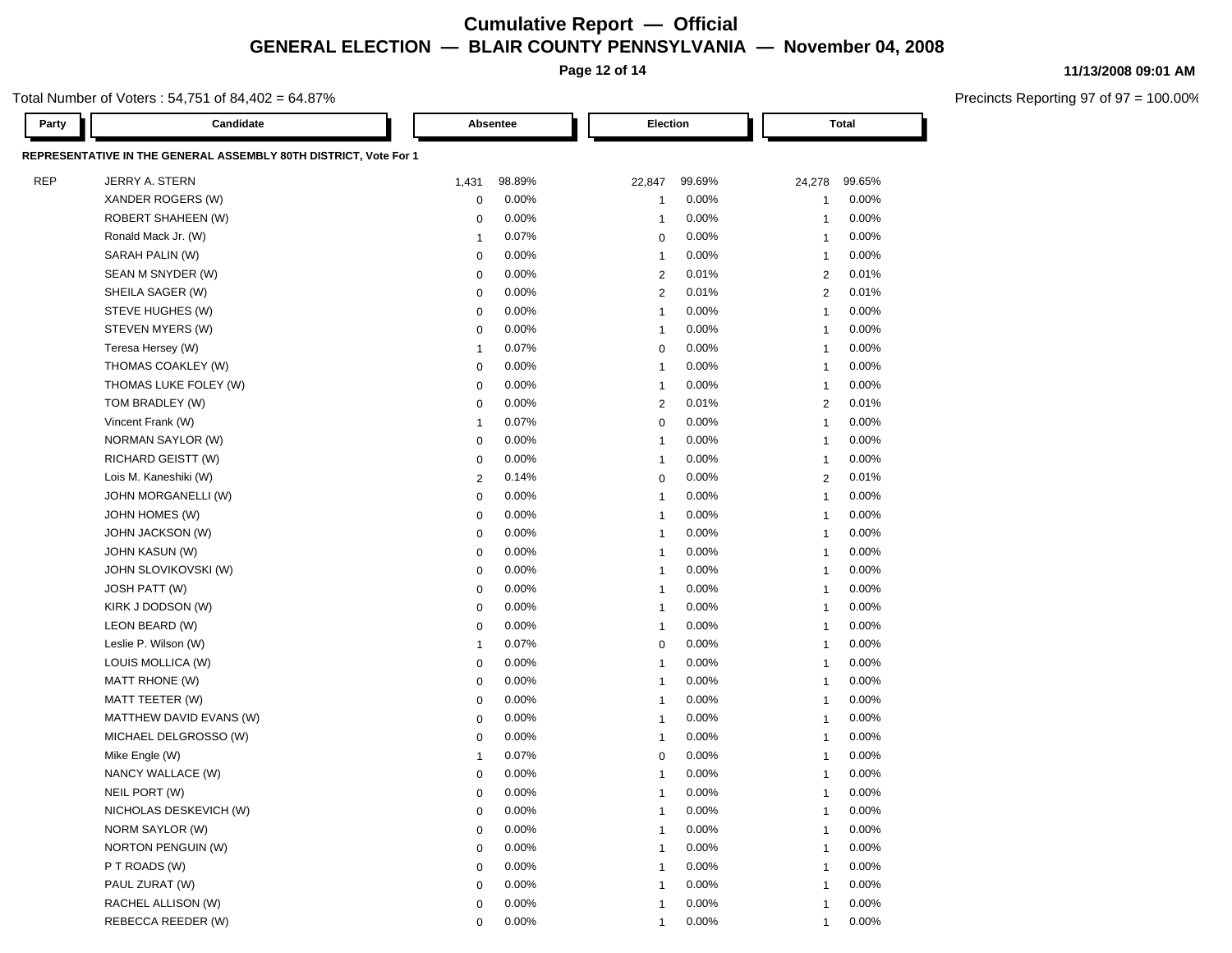**Page 13 of 14**

#### Total Number of Voters : 54,751 of 84,402 = 64.87%

**11/13/2008 09:01 AM**

| Party<br>Candidate           |                | Absentee |                | Election |                | <b>Total</b> |  |
|------------------------------|----------------|----------|----------------|----------|----------------|--------------|--|
| RIC HILTON (W)               | $\mathbf 0$    | 0.00%    | $\mathbf{1}$   | 0.00%    | $\mathbf{1}$   | 0.00%        |  |
| George Curtis Mediary II (W) | $\overline{1}$ | 0.07%    | $\mathbf 0$    | 0.00%    | $\mathbf{1}$   | 0.00%        |  |
| Gerald Green (W)             | $\overline{1}$ | 0.07%    | $\mathbf 0$    | 0.00%    | $\mathbf{1}$   | 0.00%        |  |
| HARVY DENT (W)               | 0              | 0.00%    | $\mathbf{1}$   | 0.00%    | 1              | 0.00%        |  |
| JAMES BACON (W)              | $\mathbf 0$    | 0.00%    | 3              | 0.01%    | 3              | 0.01%        |  |
| JAMES GAIDA (W)              | $\mathbf 0$    | 0.00%    | $\mathbf{1}$   | 0.00%    | 1              | 0.00%        |  |
| JANET BLATENBUGER (W)        | $\mathbf 0$    | 0.00%    | $\mathbf{1}$   | 0.00%    | $\mathbf{1}$   | 0.00%        |  |
| JASON HAINSEY (W)            | $\mathbf 0$    | 0.00%    | $\mathbf{1}$   | 0.00%    | $\mathbf{1}$   | 0.00%        |  |
| JEFFREY L ZIEGLER (W)        | $\mathbf 0$    | 0.00%    | $\mathbf{1}$   | 0.00%    | 1              | 0.00%        |  |
| John DiNiro (W)              | $\overline{1}$ | 0.07%    | $\pmb{0}$      | 0.00%    | $\mathbf{1}$   | 0.00%        |  |
| GENES MAY (W)                | $\mathbf 0$    | 0.00%    | $\mathbf{1}$   | 0.00%    | $\mathbf{1}$   | 0.00%        |  |
| David A. Neal, Sr. (W)       | $\overline{1}$ | 0.07%    | $\mathbf{1}$   | 0.00%    | $\overline{2}$ | 0.01%        |  |
| <b>CURTIS MEDAIRY (W)</b>    | $\mathbf 0$    | 0.00%    | $\mathbf{1}$   | 0.00%    | 1              | 0.00%        |  |
| DAN GRAZIER (W)              | $\mathbf 0$    | 0.00%    | $\mathbf{1}$   | 0.00%    | $\mathbf{1}$   | 0.00%        |  |
| Daniel Slipakoff (W)         | $\overline{1}$ | 0.07%    | $\mathbf 0$    | 0.00%    | 1              | 0.00%        |  |
| DAVID SHILDT (W)             | $\mathsf 0$    | 0.00%    | $\mathbf{1}$   | 0.00%    | 1              | 0.00%        |  |
| DENNIS EDWARD CLAAR (W)      | $\mathbf 0$    | 0.00%    | $\mathbf{1}$   | 0.00%    | $\mathbf{1}$   | 0.00%        |  |
| DOUGLAS BUCHANAN (W)         | $\mathbf 0$    | 0.00%    | $\mathbf{1}$   | 0.00%    | $\mathbf{1}$   | 0.00%        |  |
| DUSTIN BUCK (W)              | 0              | 0.00%    | $\mathbf{1}$   | 0.00%    | $\mathbf{1}$   | 0.00%        |  |
| ERIC KELLY (W)               | $\mathbf 0$    | 0.00%    | $\mathbf{1}$   | 0.00%    | 1              | 0.00%        |  |
| FRED IMLER (W)               | 0              | 0.00%    | $\mathbf{1}$   | 0.00%    | $\mathbf{1}$   | 0.00%        |  |
| AARON REACHARD (W)           | $\mathbf 0$    | 0.00%    | $\mathbf{1}$   | 0.00%    | 1              | 0.00%        |  |
| Alexandra Davies (W)         | $\overline{1}$ | 0.07%    | $\mathbf 0$    | 0.00%    | 1              | 0.00%        |  |
| ALLEN RALSTON (W)            | $\mathbf 0$    | 0.00%    | $\mathbf{1}$   | 0.00%    | 1              | 0.00%        |  |
| Aric Epple (W)               | $\overline{1}$ | 0.07%    | $\mathbf 0$    | 0.00%    | 1              | 0.00%        |  |
| BARRY F SINGLETON (W)        | $\mathbf 0$    | 0.00%    | $\mathbf{1}$   | 0.00%    | 1              | 0.00%        |  |
| Bob Barr (W)                 | $\overline{1}$ | 0.07%    | $\mathbf 0$    | 0.00%    | $\mathbf{1}$   | 0.00%        |  |
| BRIAN MCFARLAND (W)          | $\mathbf 0$    | 0.00%    | $\mathbf{1}$   | 0.00%    | $\mathbf{1}$   | 0.00%        |  |
| <b>BROOKE FINDLEY (W)</b>    | 0              | 0.00%    | $\overline{1}$ | 0.00%    | 1              | 0.00%        |  |
| BRUCE ERB (W)                | 0              | 0.00%    | $\overline{1}$ | 0.00%    | $\mathbf{1}$   | 0.00%        |  |
| BRUNO FELUS (W)              | $\mathbf 0$    | 0.00%    | $\overline{2}$ | 0.01%    | $\overline{2}$ | 0.01%        |  |
| CARL KENYON (W)              | $\mathbf 0$    | 0.00%    | $\mathbf{1}$   | 0.00%    | $\mathbf{1}$   | 0.00%        |  |
| Charles E. Strobert (W)      | $\overline{1}$ | 0.07%    | $\mathbf 0$    | 0.00%    | 1              | 0.00%        |  |
| CHRIS VOCCIO (W)             | $\mathbf 0$    | 0.00%    | $\mathbf{1}$   | 0.00%    | $\mathbf{1}$   | 0.00%        |  |
| CHRISTOPHER CARRIER (W)      | $\mathbf 0$    | 0.00%    | $\overline{1}$ | 0.00%    | $\mathbf{1}$   | 0.00%        |  |
| CHUCK RENNY (W)              | $\mathbf 0$    | 0.00%    | $\mathbf{1}$   | 0.00%    | $\mathbf{1}$   | 0.00%        |  |
| CLYDE MONAHAN JR (W)         | $\mathbf 0$    | 0.00%    | $\mathbf{1}$   | 0.00%    | 1              | 0.00%        |  |
| BILL NEFF (W)                | $\mathbf 0$    | 0.00%    | 1              | 0.00%    | $\mathbf{1}$   | 0.00%        |  |
| <b>Cast Votes:</b>           | 1,447          | 84.92%   | 22,917         | 86.27%   | 24,364         | 86.19%       |  |
| Over Votes:                  | 0              | 0.00%    | 0              | 0.00%    | 0              | 0.00%        |  |
| <b>Under Votes:</b>          | 257            | 15.08%   | 3,647          | 13.73%   | 3,904          | 13.81%       |  |